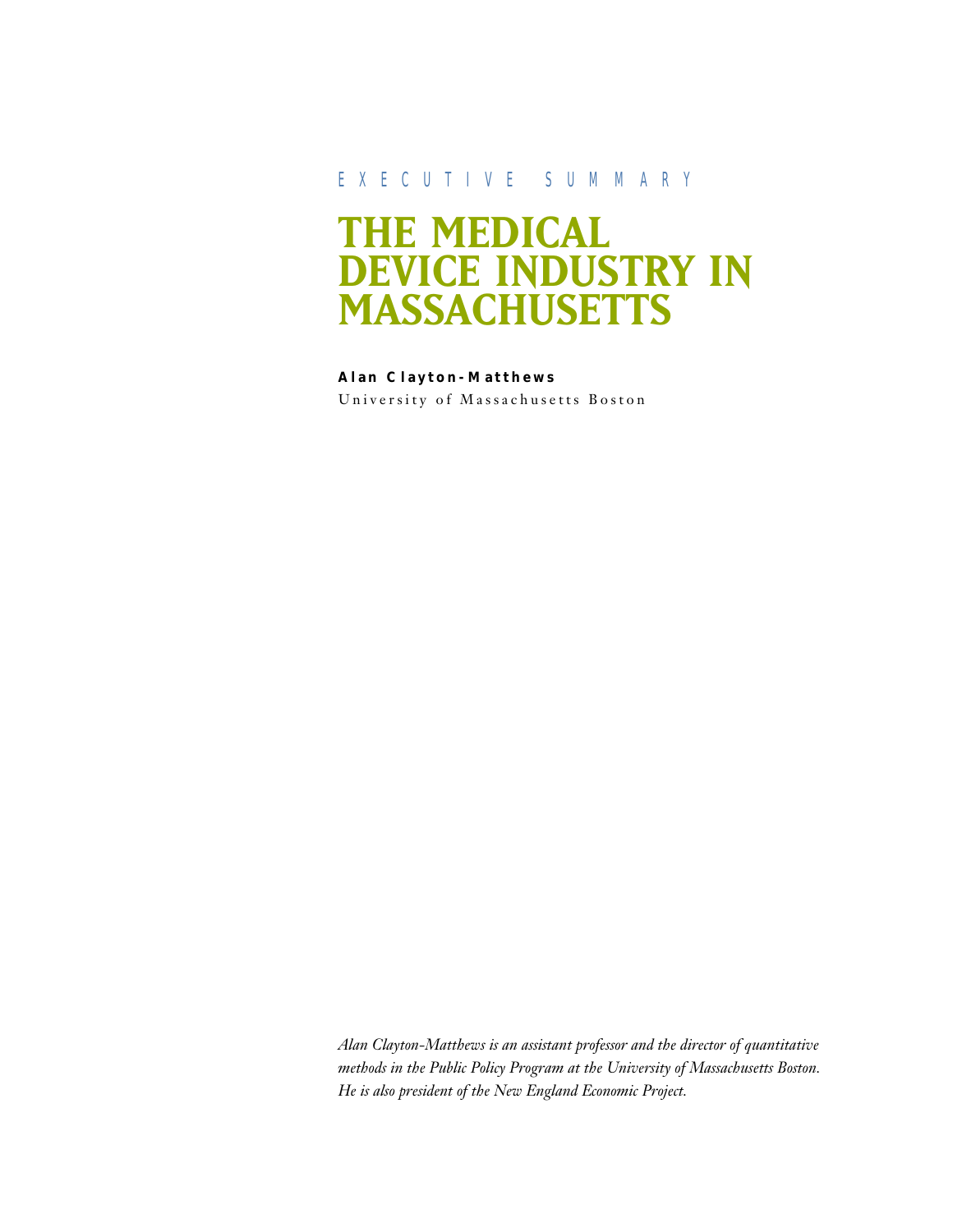#### **MassMEDIC**

#### Massachusetts Medical Device Industry Council

Hooks K. Johnston, Jr. *Chairman*

Thomas J. Sommer *Executive Director*

Written and produced by the University of Massachusetts Donahue Institute's Economic Research and Analysis division.

Steven Landau *Director*

Carolyn Dash Mailler *Managing Editor*

Rebecca Loveland *Research Analyst*

Ruth Malkin and Andrew Hall *Research Assistants*

Kathleen Lafferty *Copy Editor*

Nina Dudley *Designer*

Copyright 2001 University of Massachusetts Donahue Institute The contents of this publication may be reproduced only with permission of the author.

This study was funded by MassMEDIC and the University of Massachusetts Economic Project. Copies of the full study are available from the University of Massachusetts Donahue Institute (413)545-0001.

This publication can be viewed on-line at www.donahue.umassp.edu.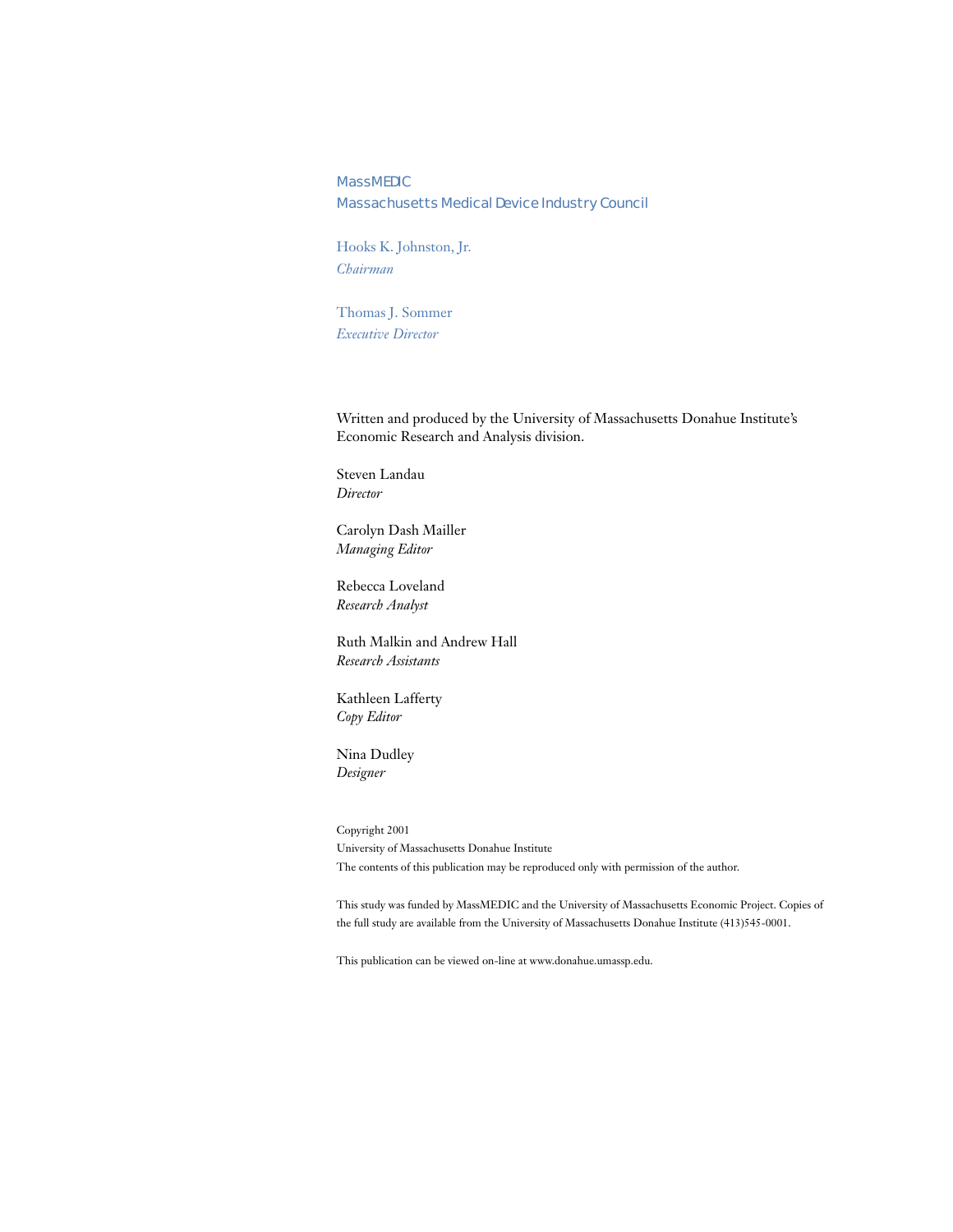## **CONTENTS**

| Massachusetts Medical Devices in a National Context: State Rankings 2         |  |
|-------------------------------------------------------------------------------|--|
| Basic Characteristics of the Massachusetts and U.S. Medical Device Industry 4 |  |
|                                                                               |  |
|                                                                               |  |
|                                                                               |  |
| Demographic Characteristics of Medical Device Manufacturing Workers5          |  |
|                                                                               |  |
|                                                                               |  |
|                                                                               |  |
|                                                                               |  |
| The Economic Impact of Medical Devices on the Massachusetts Economy:          |  |
|                                                                               |  |
|                                                                               |  |
|                                                                               |  |
| The Economic Impact of Medical Devices on the Massachusetts Economy:          |  |
|                                                                               |  |
|                                                                               |  |
|                                                                               |  |
|                                                                               |  |
|                                                                               |  |
|                                                                               |  |
|                                                                               |  |
|                                                                               |  |
|                                                                               |  |
|                                                                               |  |
|                                                                               |  |
|                                                                               |  |
|                                                                               |  |
|                                                                               |  |
|                                                                               |  |
|                                                                               |  |
|                                                                               |  |
|                                                                               |  |
|                                                                               |  |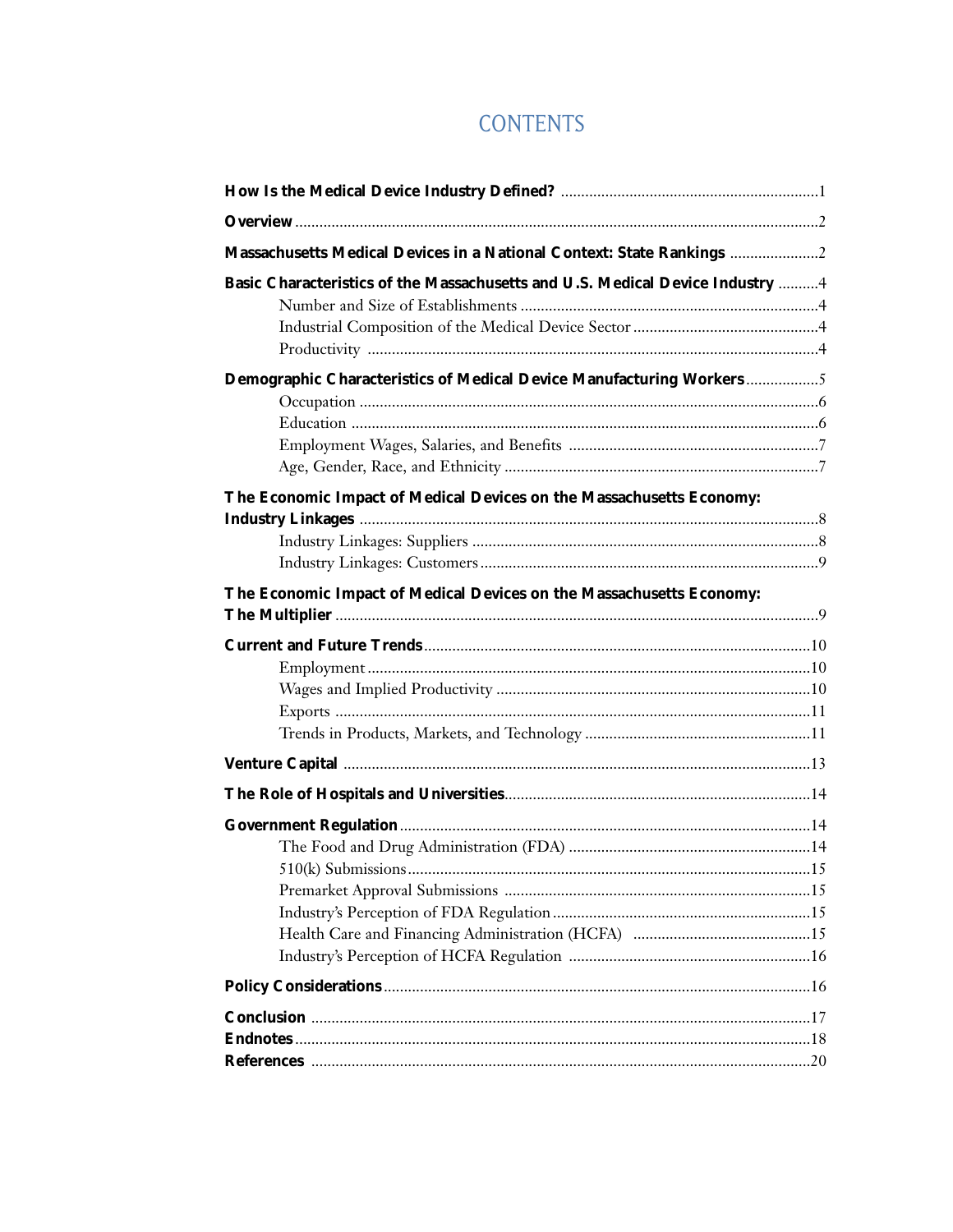e benefit from medical devices throughout our lives, young and old,<br>bealthy and sick. Prenatal development is monitored by ultrasound<br>devices. Sports injuries are diagnosed with MRI machines and fixed<br>with arthroscopic too *healthy and sick. Prenatal development is monitored by ultrasound devices. Sports injuries are diagnosed with MRI machines and fixed with arthroscopic tools. Heart blockages are cleared with angioplasties and drug-coated stents. Devices include the simple and mundane—eyeglasses and thermometers—and stretch to the boundaries of technology—laser scalpels, needles embedded with microprocessors, magnetic resonance imaging machines, and artificial hearts. All are products of the medical device industry.*

## THE MEDICAL DEVICE INDUSTRY IN MASSACHUSETTS

## **HOW IS THE MEDICAL DEVICE INDUSTRY DEFINED?**

 $\displaystyle{\mathcal{M}}$ edical devices have drastically reduced the invasiveness of surgical procedures, short-<br>ened recovery times, and lowered medical costs. This trend is continuing at a rapid pace, aided by advances in electronics and biotechnology. For diabetics, for example, internal pumps to monitor and deliver insulin are being developed and may be the closest thing yet to an artificial pancreas. Medical devices and biotechnology developments are becoming more complementary over time, as devices of increasing sophistication and miniaturization are used to deliver new pharmaceutical and biotechnological products. In the future, nano devices may be used to deliver biological agents directly to cancer cells.

The field of medical devices is the larger part of a medical science sector that supports the health services sector. According to statistics from the 1997 Economic Census (Department of Commerce, 2000a), the medical science sector in Massachusetts was composed of three industry groups:



- 1. Medical devices consisted of 264 manufacturing establishments with 20,756 employees, a payroll of \$989 million, and shipments of \$4.0 billion.
- 2. Pharmaceuticals consisted of 57 manufacturing establishments with 5,612 employees, a payroll of \$270 million, and shipments of \$1.8 billion.
- 3. Biotechnology consisted of 282 research establishments with 9,311 employees, a payroll of \$589 million, and shipments of \$1.5 billion.

Altogether, the medical science sector consisted of 603 establishments with 35,679 workers, a payroll of over \$1.8 billion, and shipments of \$7.3 billion. This sector is therefore larger in size than several key high-technology sectors. It is larger than computers and office equipment or electronic components (including semiconductors), which had recent employment levels of 25,600 and 31,000, respectively.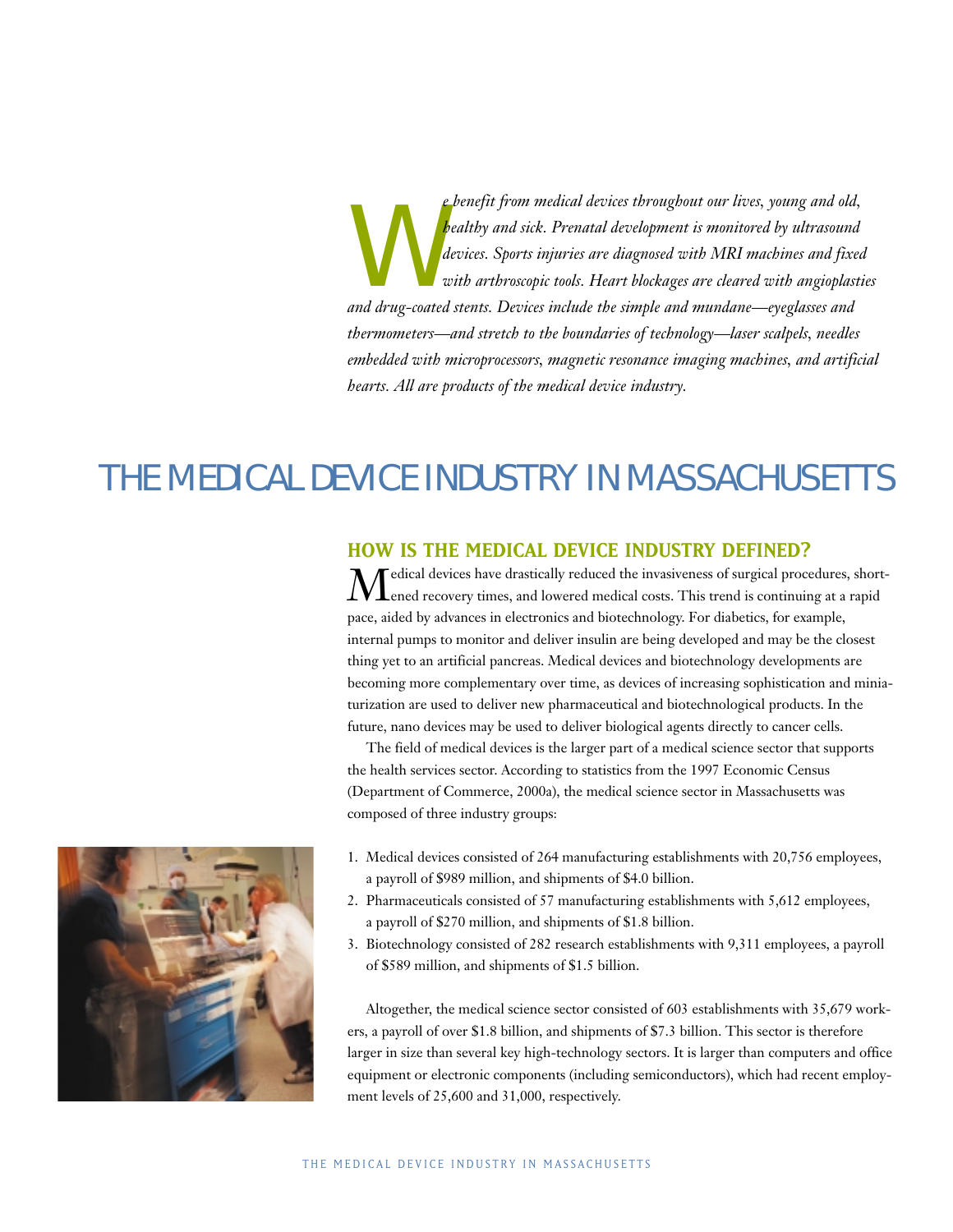## **OVERVIEW**

 $\displaystyle{\mathop{\hbox{\rm M}}\nolimits}$  health and quality of life of persons here in the state and around the world, which may be why so many of the sector's industry executives, scientists, engineers, and production workers chose careers in this field. On a more mundane—but still important—level, the production of medical devices also contributes to the economic health

### Medical Device Employment in Massachusetts, 1997 by Industry



and vitality of the Commonwealth. The purpose of the this report is to enumerate the ways in which the sector affects the state's economy, quantify these effects where possible, and explore current and future trends in the industry.

As a preview, the key findings of the report may be briefly summarized as follows:

- ❿ Massachusetts is a leading state in the production of medical devices.
- ❿ Medical device workers are more highly skilled, better educated, and better paid than workers in manufacturing as a whole—and in the economy overall.
- ❿ Production in Massachusetts is concentrated in surgical

and medical instruments, and electromedical and electrotherapeutic instruments.

- ❿ Important linkages exist between medical device manufacturers and manufacturers of electronics, producers of precision metal components, and plastics manufacturers.
- ❿ Every dollar of output produced by medical suppliers is associated with another 45 cents of goods and services produced by other firms in Massachusetts, and every 100 jobs in medical devices is associated with an additional 79 jobs in the state.
- Employment and wages in medical devices have grown faster than in manufacturing as a whole.
- $\blacktriangleright$  The aging of the population and growth in worldwide per capita incomes should provide a platform for stable and steady growth of the sector.
- ▶ Research, development, and improvements in technology, so vital to this sector, are supported in large part by the state's hospitals and by suppliers of venture capital.
- ▶ Federal government regulation by the FDA and the HCFA directly impact the sector's growth and profitability. Indirectly, they impact the quantity and quality of health care services available to the general population.
- $\blacktriangleright$  In order to foster continued growth in medical devices and to keep Massachusetts in the forefront of the industry, state public policy should focus on providing quality public education, work on lowering the high cost of living in Massachusetts, promote Massachusetts as a place to do business, and develop a liaison with the industry.

## **MASSACHUSETTS MEDICAL DEVICES IN A NATIONAL CONTEXT: STATE RANKINGS**

Using four measures of economic size and impact from the 1997 Economic Census—value of shipments, employment, payroll, and value added (labor plus overhead)—expressed in both absolute size and per capita terms, Minnesota and Massachusetts appear to be the two top states in the production of medical devices. Though Massachusetts does not rank first on any of the eight criteria, it ranks high on all.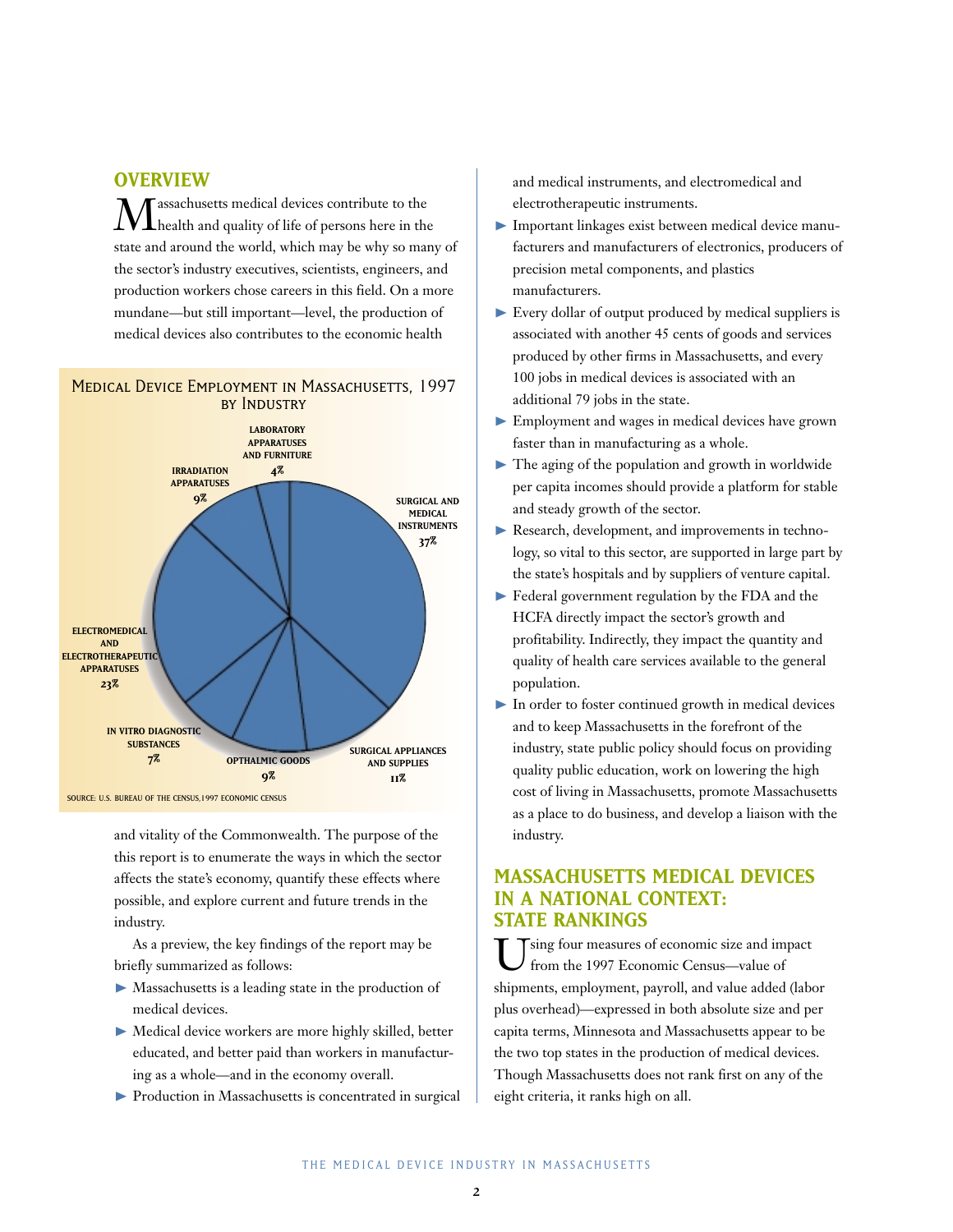In terms of sheer size, California and Illinois rank first and second, respectively, on all four measures. Massachusetts ranks third in value of shipments, fifth in employment, third in payroll, and fourth in value added. Minnesota ranks fourth in value of shipments, fourth in employment, fourth in payroll, and third in value added. New York ranks third in employment and fifth in payroll, and Florida ranks fifth in both value of shipments and value added. In terms of population and overall economic activity, California, Illinois, New York, and Florida are far larger than either Massachusetts or Minnesota, so their higher rankings on measures of absolute size do not indicate a higher concentration of medical device manufacturing. To rank states in terms of concentration of medical device activity, per capita comparisons are appropriate.

In terms of per capita measures, Minnesota ranks first on all four, whereas Massachusetts ranks third in value of shipments, employment, and value added, and second in payroll. Utah, with a small presence in terms of absolute size, ranks second in employment, fourth in value of shipments and value added, and third in payroll. Connecticut, roughly half the size of Massachusetts in absolute size, ranks second in value of shipments and value added, fourth in employment, and fifth in payroll. Illinois ranks fourth in payroll and fifth in employment, and Nebraska ranks fifth in value of shipments and value added.

One way to combine these criteria into a single comparison measure is to assign a rank score to each and form each state's total score as the sum of its rank scores on each category.1 Using such a simple scheme, Minnesota and Massachusetts rank first and second, respectively, on the four per capita measures and tie for third on the four absolute size criteria. Combining all eight criteria, Massachusetts ranks second behind Minnesota, and ahead of California, Illinois, Connecticut, and Utah.

The thrust of these rankings is confirmed by conversations with industry executives in the Commonwealth. Minnesota and Massachusetts have similar agglomeration economies, with a favorable mix of higher education, medical, and high-tech industries.

Why be concerned about how Massachusetts ranks in measures of medical device production relative to other states? The one-word answer is "exports." Over half the output of the Commonwealth's medical device industry is exported to other states or countries.2 Because revenues from exports are ultimately received by Massachusetts workers and suppliers of capital to the state's medical device companies, industries that export support the state economy's health and growth. Given the agglomeration economies that are favorable to production of medical devices—that is, the state's concentration in higher education, teaching hospitals, precision production, and electronics—Massachusetts would be expected to rank high in measures of relative production volume, and it does.

| <b>ABSOLUTE SIZE</b>                |                   |                |                    |                         | PER CAPITA                          |                   |                |                    |
|-------------------------------------|-------------------|----------------|--------------------|-------------------------|-------------------------------------|-------------------|----------------|--------------------|
| <b>VALUE OF</b><br><b>SHIPMENTS</b> | <b>EMPLOYMENT</b> | <b>PAYROLL</b> | <b>VALUE ADDED</b> | <b>RANK</b>             | <b>VALUE OF</b><br><b>SHIPMENTS</b> | <b>EMPLOYMENT</b> | <b>PAYROLL</b> | <b>VALUE ADDED</b> |
| <b>CA</b>                           | CA                | CA             | CA                 | $\mathbf{I}$            | <b>MN</b>                           | <b>MN</b>         | <b>MN</b>      | <b>MN</b>          |
| $\mathbf{I}$                        | IL                | IL             | IL                 | $\overline{2}$          | CT                                  | <b>UT</b>         | <b>MA</b>      | <b>CT</b>          |
| <b>MA</b>                           | <b>NY</b>         | <b>MA</b>      | <b>MN</b>          | $\overline{\mathbf{3}}$ | <b>MA</b>                           | <b>MA</b>         | <b>UT</b>      | <b>MA</b>          |
| <b>MN</b>                           | <b>MN</b>         | <b>MN</b>      | <b>MA</b>          | $\overline{\mathbf{4}}$ | <b>UT</b>                           | CT                | $\mathbf{L}$   | UT                 |
| <b>FL</b>                           | <b>MA</b>         | <b>NY</b>      | <b>FL</b>          | $5\overline{5}$         | <b>NE</b>                           | IL                | CT             | <b>NE</b>          |

#### Rankings of Top Five Medical Device States by Production Characteristic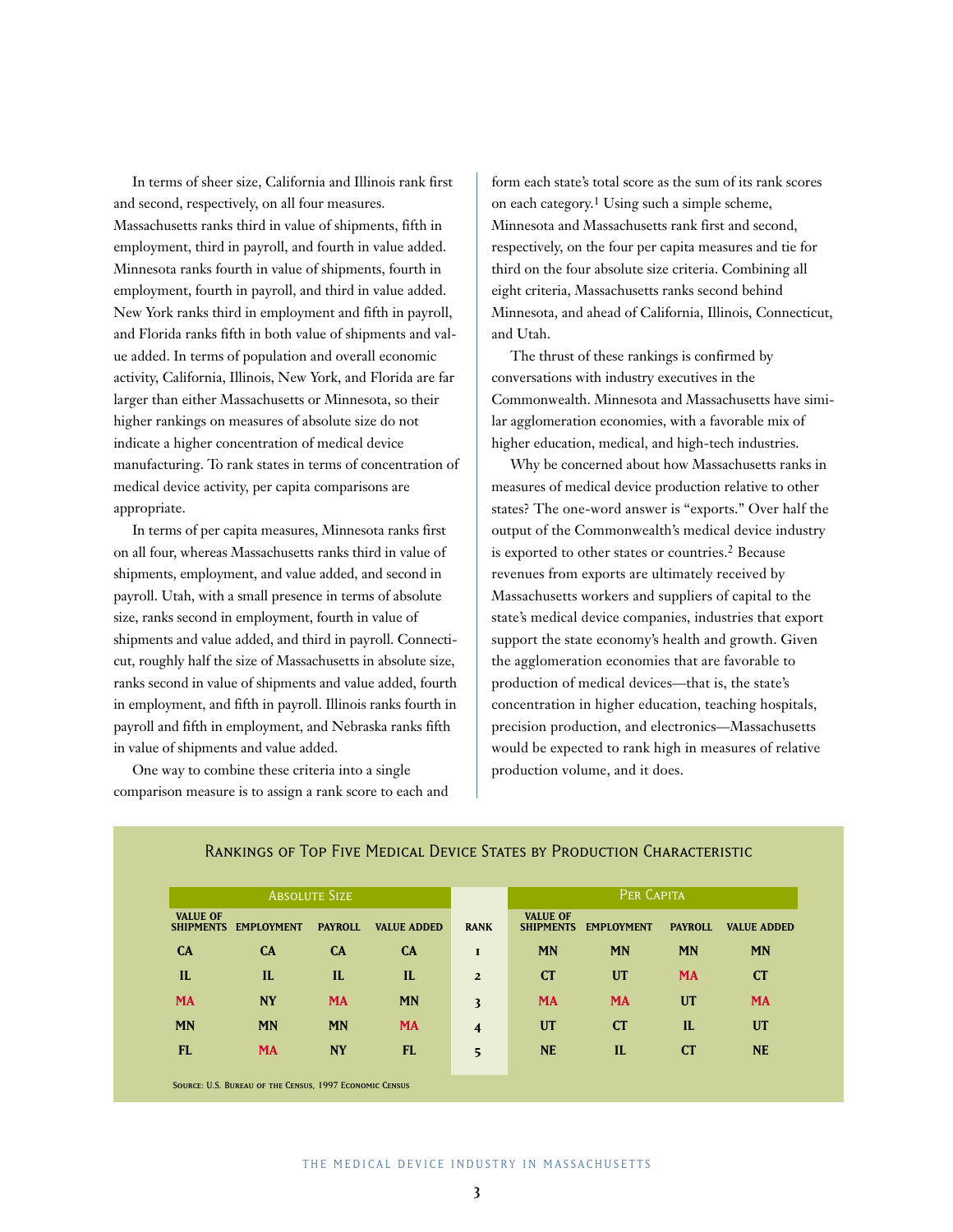## **BASIC CHARACTERISTICS OF THE MASSACHUSETTS AND U.S. MEDICAL DEVICE INDUSTRY**

### **Number and Size of Establishments**

 $A_\mathrm{were\ 264\ manufacturing\ establishment\,in\ the\ 1987}$ state's medical device industry. These companies employed 20,800 workers, or 3.39 of every thousand residents. Nationally, there were 335,800 employees in 1997, or 1.26 per thousand residents. The industry is thus 2.7 times as concentrated in Massachusetts as in the nation overall. The value of shipments from the state's manufacturing facilities totaled \$4.0 billion, with a payroll in 1997 of \$1.0 billion.

Aggregate sales are dominated by a handful of large companies. In a 2000 Boston Business Journal survey of the largest 25 medical device employers in Massachusetts, 1999 sales ranged from \$2.8 billion for Boston Scientific Corp., the largest company, to \$2.5 million for UroMed Corp., the 24th-ranked company in terms of sales.

As of 1998, there were just over two dozen Massachusetts-headquartered, publicly held medical



companies, with \$3.2 billion in sales. Although the vast majority of companies are privately held and small by comparison (approximately half of these manufacturing establishments were small, employing fewer than 20 employees), they are critically important to the

vitality and technological advancement of this industry. One indicator is the scale of venture capital funding, which is targeted to small start-ups. Over the four quarters ending in the third quarter of 2000, venture capital funding received by the state's medical device firms totaled \$314 million (PriceWaterhouseCoopers, 2000). To illustrate its magnitude, this investment is roughly equal to the total research and development spending of the 26 Massachusetts-headquartered publicly held medical device companies in 1997 and is nearly twice the amount spent in 1997 on capital expenditures for all medical device manufacturing establishments in the state.

## **Industrial Composition of the Medical Device Sector**

In Massachusetts, the largest industry in the medical device sector, with 37 percent of medical device employment, is surgical and medical instruments. The next largest, with 23 percent of employment, is electromedical and electrotherapeutic apparatuses. In contrast, these two industries comprise 31 percent and 16 percent of national medical device employment, respectively. The relative concentration of these two industries in Massachusetts reflects the state's comparative specialization in precision specialty production and electronics.

The distribution of employment in Massachusetts among the other medical device industries is 11 percent in surgical appliances and supplies, 9 percent in irradiation apparatuses, 9 percent in ophthalmic goods, 7 percent in in vitro diagnostic substances, and 4 percent in laboratory apparatuses and furniture. Relative to the nation as a whole, Massachusetts has a higher proportion of its employment in irradiation apparatuses and a lower proportion in surgical appliances and supplies and in vitro diagnostic substances.

#### **Productivity**

Another important industry characteristic is productivity. In conjunction with employment, productivity determines the sector's contribution to the economic product and income it generates. Whereas Massachusetts manufacturing overall is characterized by high productivity relative to the nation, medical devices is a highproductivity sector relative to manufacturing within Massachusetts. According to the 1997 Economic Census (U.S. Department of Commerce, 2000a), productivity in medical devices, measured by the value added per production worker hour,<sup>3</sup> exceeds that of overall manufacturing in Massachusetts by 52 percent, capital expenditures per worker in medical devices exceed those of overall manufacturing in Massachusetts by 26 percent, and the proportion of employees who hold non-

*photo courtesy of Smith & Nephew, Inc., Endoscopy Division*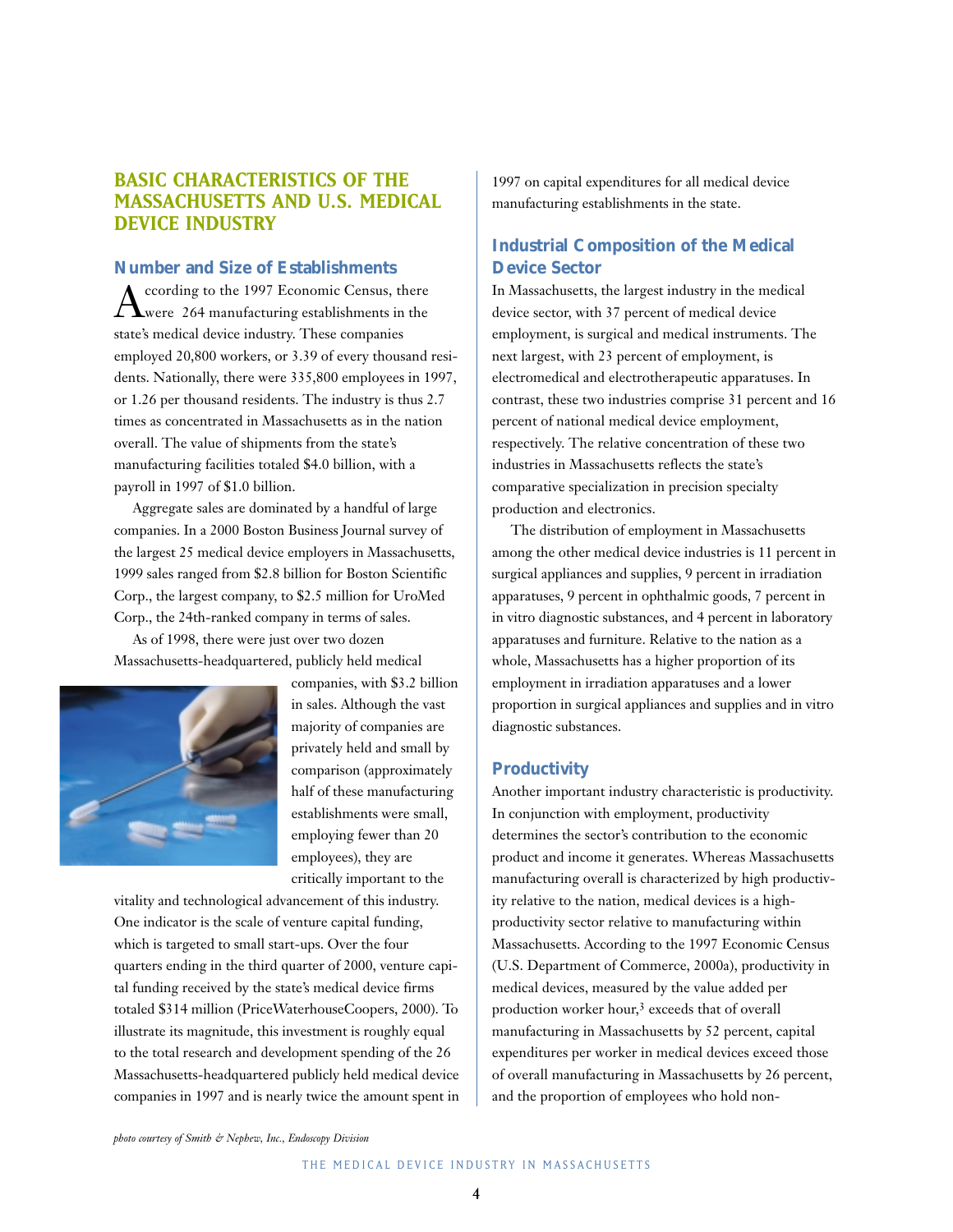

CAPITAL EXPENDITURES PER PRODUCTION WORKER, United States versus Massachusetts, 1997

technologies. In any case, higher productivity in Massachusetts is a common theme across all manufacturing. The state has a comparative advantage in producing products that require higher skills or more intensive use of engineering, and the area of medical devices is no exception (Clayton-Matthews, 1999). In the case of medical devices, higher productivity in Massachusetts versus the U.S. average is attained by higher capital expenditures per worker and a less intense use of production workers relative to non-production workers. Capital expenditures per worker are higher

production-related positions in medical devices exceeds that of overall manufacturing in Massachusetts by 51.6 percent to 38.4 percent.

Value added per production worker hour averaged \$129 per worker hour for medical devices in Massachusetts in 1997 versus \$115 per worker hour for the U.S. medical device sector. The higher overall productivity in the state partly reflects a relative concentration in higher productivity industries—value added in electromedical and electrotherapeutic apparatuses was \$178 per worker hour, for example—but, in addition, the state's workers are more productive than the U.S. average in four of the sector's seven industries. Those industries in which Massachusetts is less productive than the national average—in vitro diagnostics substances, irradiation apparatuses, and ophthalmic goods—account for less than a quarter of employment in the industry.

These differences in productivity between Massachusetts and the nation as a whole may reflect the production of a different combination of products within each of the seven industries as well as different production in Massachusetts relative to the nation as a whole in those medical device industries that have higher value added. Less intense use of production workers is probably associated with a more intense use of scientists and engineers (including computer-related engineers).4 Five of the state's medical device industries have significantly lower proportions of their workforce in production than do their corresponding industries nationwide. For the two exceptions—electromedical and electrotherapeutic apparatuses and in vitro diagnostic substances—the Massachusetts and U.S. proportions are similar.

## **DEMOGRAPHIC CHARACTERISTICS OF MEDICAL DEVICE MANUFACTURING WORKERS**

ho works in the medical device industry, and what are the demographic and economic characteristics—gender, age, race, education, and occupation of these workers? Does the industry provide good jobs at good wages? The answers to these questions for the nation as a whole are provided by the March Current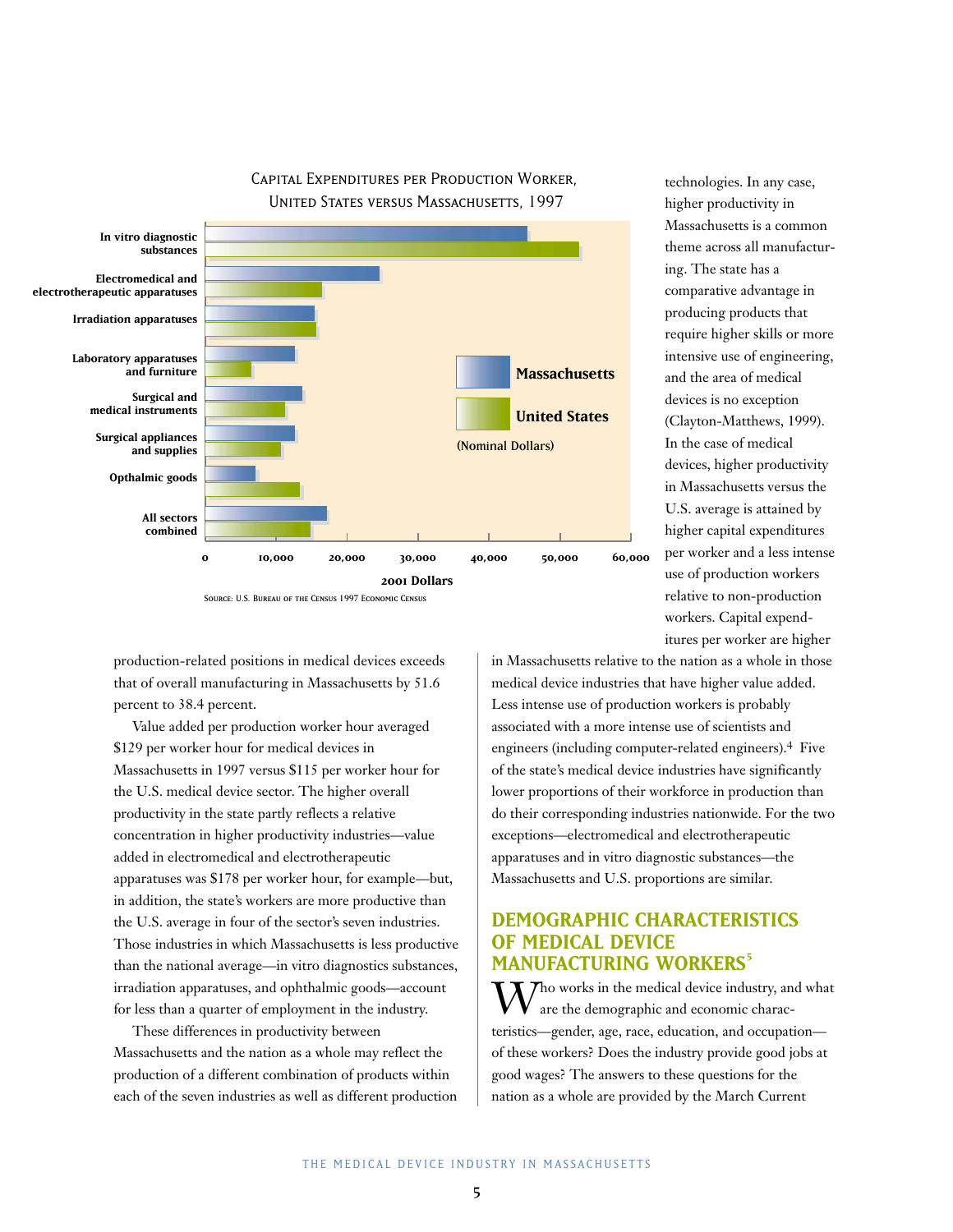Population Surveys (CPS) for 1994 through 1998.

#### **Occupation**

The occupational distribution of medical device workers, like manufacturing, is weighted much more heavily than nonmanufacturing toward machine operators, assemblers, inspectors, and transportation and material-moving equipment occupations. Medical devices, however, employs a smaller proportion of its workers in these occupations than manufacturing overall, 42.6 percent versus 49.9 percent. Medical devices has 37.6 percent of its workforce in executive, administrative, managerial, professional specialty, and technical occupations, much higher than in manufacturing as

a whole (25.5 percent) and substantially higher than in all jobs (27.5 percent). This concentration of employment in occupations requiring higher levels of education is associated, as discussed later, with higher levels of educational attainment and higher wages and salaries. The proportion of medical device workers in sales occupations is somewhat higher than in the rest of manufacturing, 5.3 percent versus 3.9 percent. This difference reflects the more intense marketing effort required relative to most other manufacturing industries, because medical device products need to be marketed to individual physicians.

Sales jobs in medical devices, and in manufacturing in general, cannot be compared with the broad sales category for all workers, which make up 14.3 percent of all jobs; the overwhelming majority of jobs in the broader category are in retail sales establishments and are quite different in both character and skill from sales jobs in manufacturing. The proportion of medical device workers in clerical occupations, 10.8 percent, is about the same as in manufacturing overall, 10.0 percent, and less than in the



Source: U.S. Bureau of the Census Current Population Surveys 1994-1998

overall economy, 13.1 percent. Not surprisingly, the medical device industry, like manufacturing, employs very few workers classified in service occupations.

### **Education**

The proportion of medical device workers who have college educations is substantially higher than that for other manufacturing workers and for all other workers. Just over half, 50.7 percent, of all workers have at least some college education. The proportion of all manufacturing workers with at least some college education is lower, at 44.1 percent, but in medical devices, it is higher, at 57.1 percent. Furthermore, the proportion of workers who have college degrees is higher in medical devices than in the economy as a whole: 9.2 percent of medical device workers have associate's degrees, 18.4 percent have bachelor of arts or bachelor of science degrees, and 12.0 percent have professional or graduate degrees. The corresponding figures for all workers are, respectively, 7.8, 15.8, and 6.3 percent.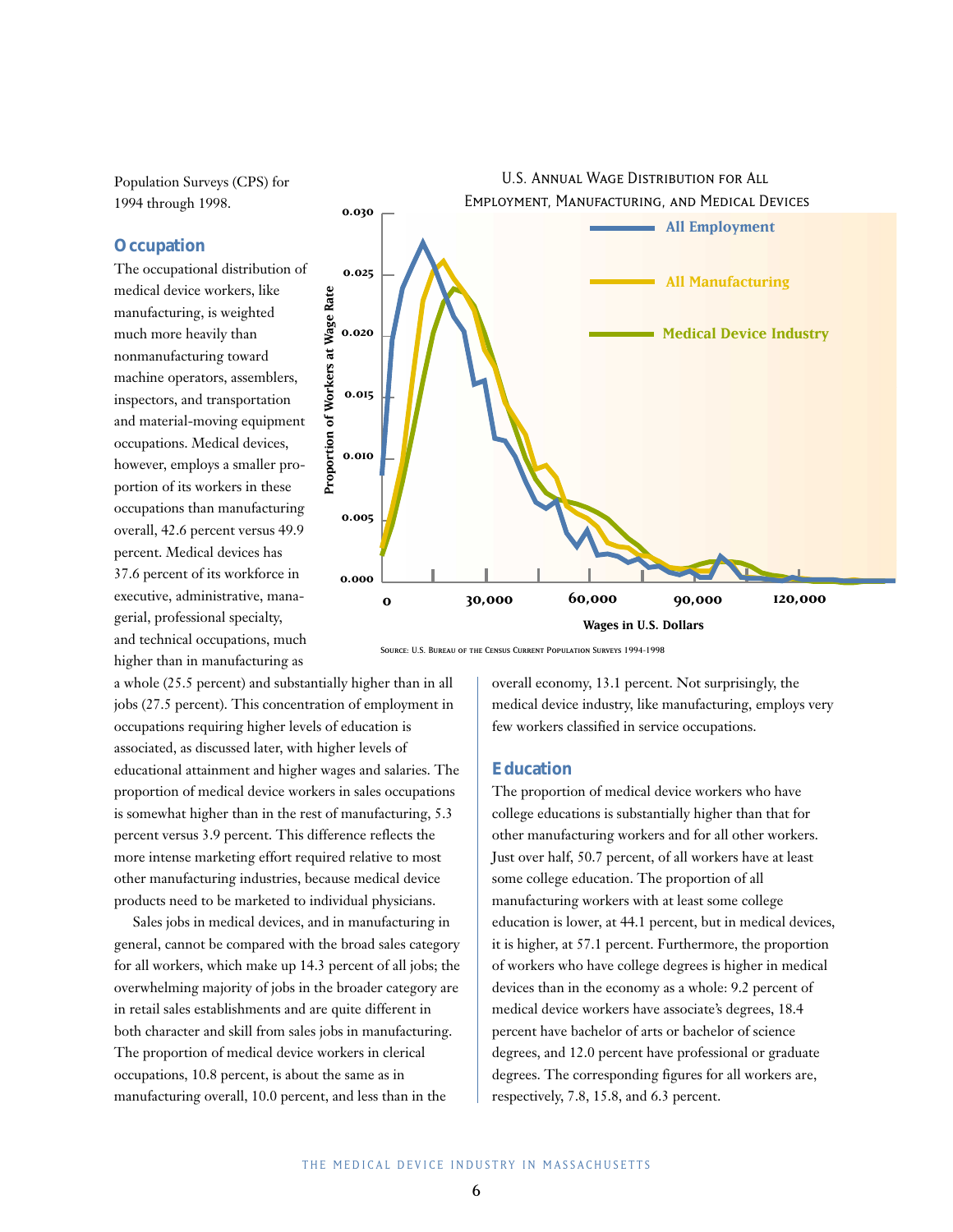#### **Employment Wages, Salaries, and Benefits**

Not surprisingly, wages and salaries in medical devices are higher than in the economy as a whole and in manufacturing as a whole. Median annual wages of medical device workers were \$30,000 during 1994–1998, according to the CPS, versus \$28,000 in manufacturing and \$21,243 for all workers.6 Even though manufacturing workers on the whole have a lower level of educational attainment than all workers, they are generally paid better, which is true at every level of educational attainment. For collegeeducated medical device workers, this premium is even greater. A medical device worker with an associate's degree earned an average annual salary of \$41,145 in 1994–1998, versus \$36,916 in all manufacturing and \$30,470 in all jobs. A medical device worker with a bachelor's degree earned on average \$66,292 per year versus \$54,012 in all manufacturing and \$44,307 in all jobs; a medical device worker with a professional or graduate degree earned on average \$85,101 per year versus \$77,477 in all manufacturing and \$70,704 in all jobs. These premiums probably reflect the value of specific job training for those

## Massachusetts Annual Wages in 0Medical Devices and Manufacturing, by Year



with a high school education or less and higher market valuations for degrees related to medical device research and development for those with a college education. Many medical device workers earn salaries that are quite high. One in twenty earned more than \$100,000 per year in the 1994–1998 period.

Medical device employers also gave their workers better benefits than employers in manufacturing as a whole. In the 1994–1998 period, 75 percent of medical device workers had employer- or union-provided health insurance versus 71.3 percent of all manufacturing workers and 50.1 percent of all workers. Pension and retirement benefits were also more common in medical device firms, with 62.8 percent of employees participating in employer or union plans versus 57.3 percent of all manufacturing employees and 36.7 percent of all employees.

#### **Age, Gender, Race, and Ethnicity**

The age distribution of medical device workers is much like that of manufacturing, which in turn is just slightly older than of the nation's workforce as a whole. The medi-

> an age of medical device workers is 39, with half of workers (i.e., the interquartile spread) between the ages of 32 and 48. This median is the same as in manufacturing as a whole and is slightly older than for all workers, where the median age is 37, and where half of all workers are between 27 and 47 years of age.

> The gender distribution in medical devices is more equal than in other manufacturing and is much like that of overall employment. In medical devices, 46.5 percent of workers are women, versus 33.0 percent in all manufacturing and 45.5 percent for all workers.

> The racial and ethnic composition of workers in the U.S. medical device industry is different from the rest of manufacturing and the overall workforce in two respects. Although the composition of workers in manufacturing is much like that

Source: Massachusetts Division of Employment and Training, ES-202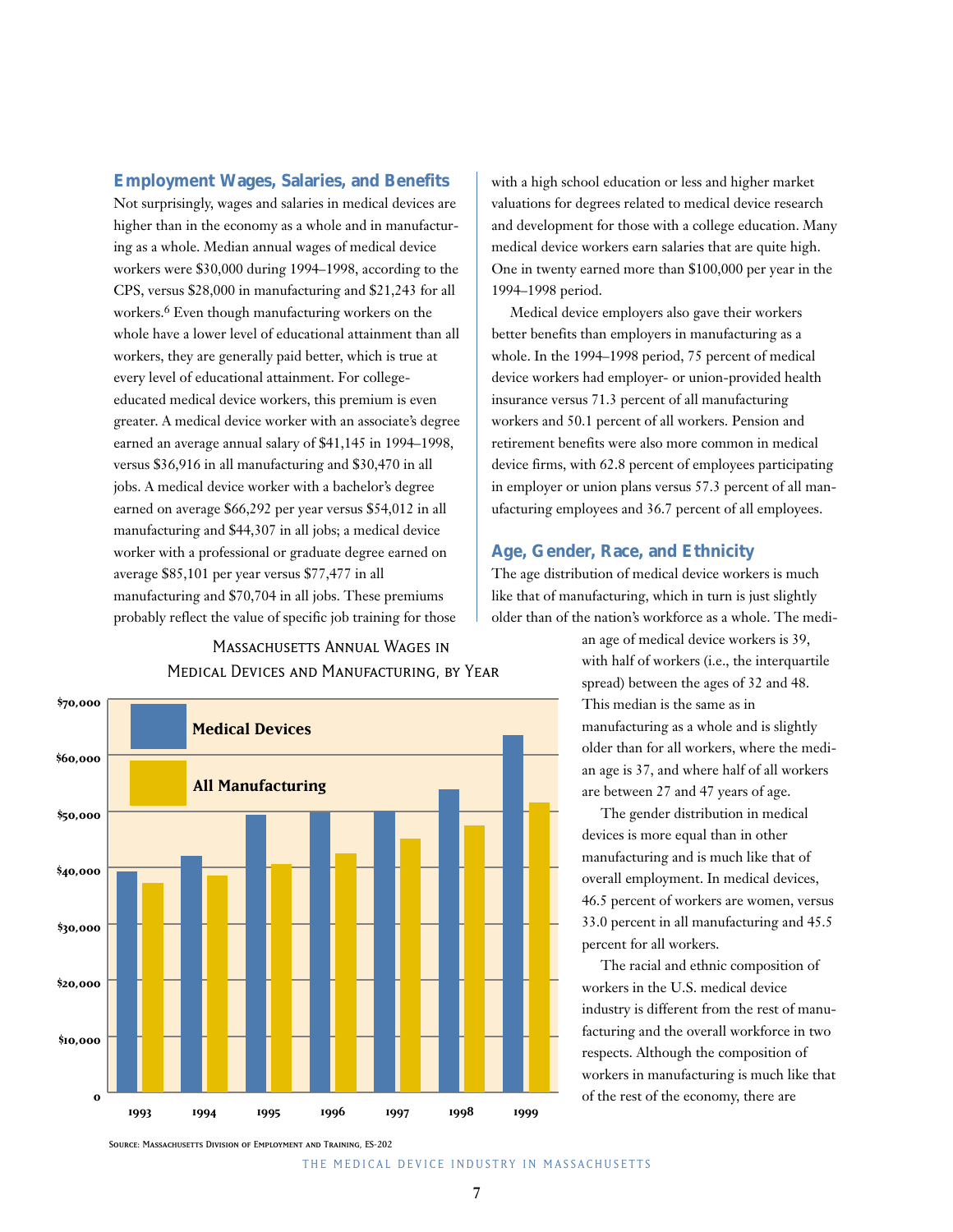proportionately fewer black non-Hispanics and more Asian Americans in the medical device industry. This difference may be related to the industry's concentration in specific metropolitan areas with higher concentrations of Asian Americans and lower concentrations of African Americans than in the nation as a whole.

## **THE ECONOMIC IMPACT OF MEDICAL DEVICES ON THE MASSACHUSETTS ECONOMY: INDUSTRY LINKAGES<sup>7</sup>**

 $\displaystyle{\mathop{\text{Max}}_{\text{worth}} }$  \$1.57 billion in 1998 (all dollar figures in this section are in 1992 dollars), of which \$1.342 billion, or 85 percent, were purchased from Massachusetts producers. Massachusetts medical device manufacturers sold another \$1.441 billion worth of devices to the rest of the United States and worldwide, so the industry exported more than half its output of \$2.784 billion. Value added generated by the medical device industry in 1998 was \$1.529 billion. This figure represents the contribution of medical devices to the gross state product for 1998.

The economic impact of the medical device industry can be understood by tracing the purchases required to produce its output. For Massachusetts medical devices, the breakdown of purchases is materials, 45 percent; labor, 21 percent; and overhead, 34 percent. The last two components form what economists call value added. Every dollar of a representative firm's output consists of 45 cents' worth of materials and services purchased from other firms plus 55 cents of value that is added by the firm's own production process. This 55 cents is paid out as wages and salaries, benefits, rents, business taxes, profits to investors, depreciation accounts, and research and development.

Of the 45 cents' worth of materials and services purchased from other firms required to produce a dollar of output in medical devices, 22 cents represents purchases from suppliers in the state and 23 cents from suppliers outside the state. Only the former has an economic effect on Massachusetts; the latter represents imports of materials or components from other states and countries.

#### **Industry Linkages: Suppliers**

Every \$1 million of medical device output requires purchases of \$88,900 from the electronic components and accessories industry. Of this amount, \$23,600 is from suppliers located in Massachusetts and \$66,300 is from out-of-state suppliers. In terms of cost, the electronic components industry is the number one supplier to the medical device industry. Even though only 25 percent of electronic component inputs are purchased from in-state suppliers, this proportion is many times the Commonwealth's electronic components companies' share of the national/international market in electronics, illustrating two important and related aspects of the linkages in the economy. First, medical device manufacturers, some of whom are primarily "testing and assembly" producers, often prefer using local suppliers because it allows greater control and management over

their inputs. Such control is very important for products that are specialized, have high value added, or are in early stages of production and testing. Second, linkage is an aspect of the state's agglomeration economy in which the confluence of supplying and purchasing industries in geographic proximity allow more efficient that is, cheaper—produc-

Every dollar of medical device output is associated with, or connected to, an additional 45 cents of output of Massachusetts firms, and every 100 jobs in medical devices is associated with another 79 jobs in Massachusetts.

tion than would otherwise be the case.

The close connection between the medical device and electronics industries also adds an element of stability to the electronics industry and therefore to the Massachusetts economy. Most of the output of the electronics industry goes to the supply of consumer electronics and business investment goods, each of which operates on its own cycle of ebbs and flows in demand. The medical device industry adds another important source of demand, thus diversifying the sales base for the electronics industry. Moreover, the long-term outlook for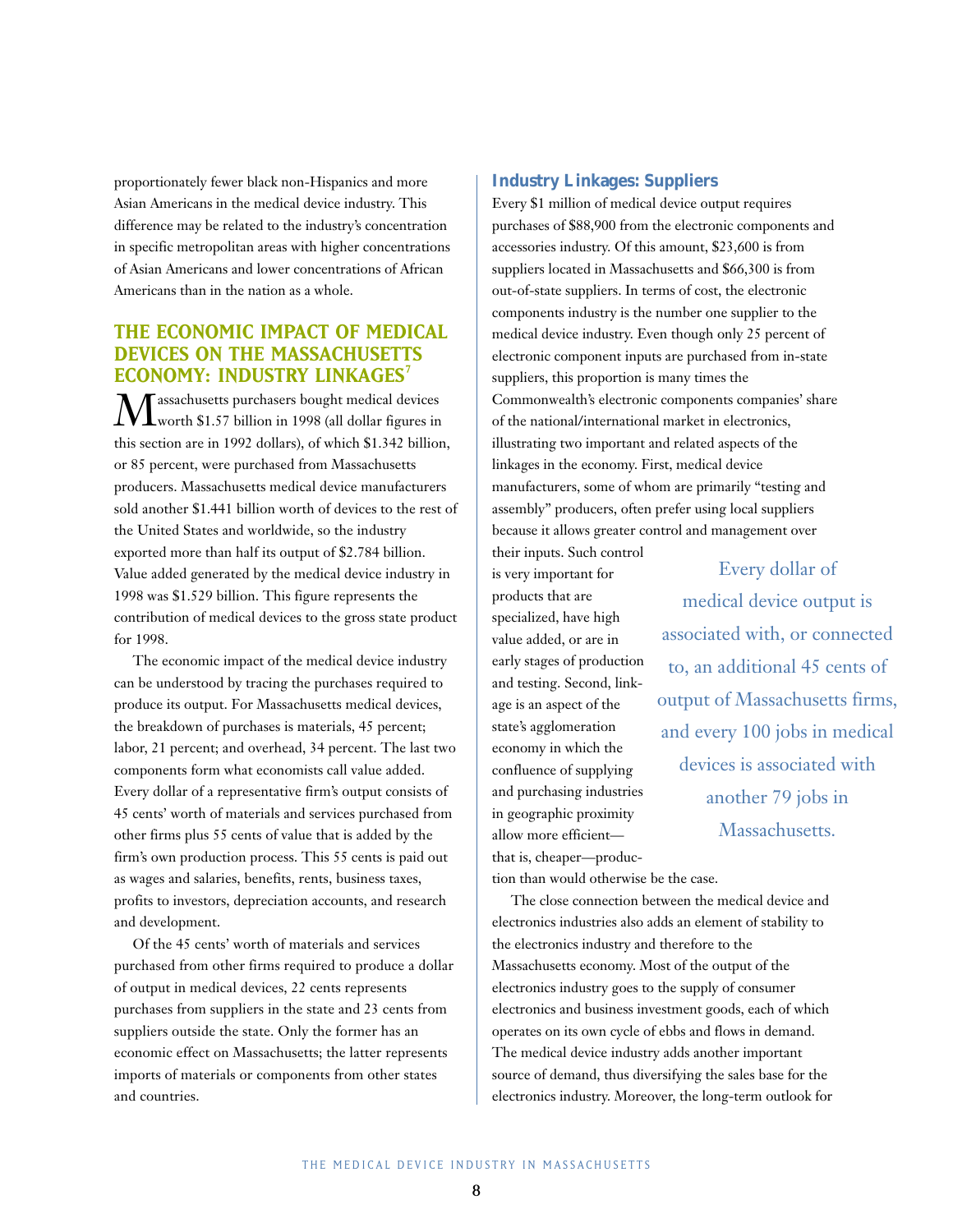

medical devices is for strong and relatively steady growth, as demand for health services worldwide expands with an aging population and growth in worldwide incomes. Next in impor-

tance is the medical equipment industry itself. For every \$1 million of medical devices produced, manufacturers in the state purchase \$47,800 of products from other medical device firms. Furthermore, all but \$4,300 of these purchases are made from establishments located within the state. Wholesale trade markups of \$39,600 constitute the next largest expenditure, and again, most go to in-state suppliers. Other important suppliers include plastics, metal products, transportation and communications services, and real estate.

Purchases of material and service inputs total \$450,800 for every \$1 million of output, \$218,800 from suppliers situated in Massachusetts, and \$232,000 imported from suppliers outside Massachusetts. Labor costs total \$206,800, and overhead/profit components total \$342,400.

#### **Industry Linkages: Customers**

Due to intermediate goods production in the medical device industry, the top purchaser is the medical equipment industry itself. Not surprisingly, the health sector is the other major customer of medical devices. For every \$1 million of services provided by hospitals, hospitals buy \$28,120 worth of medical equipment, instruments, and supplies; for every \$1 million of services they provide, health practitioners purchase \$25,050 of goods from medical device companies. For nursing and personal care facilities, \$11,100 in medical devices are purchased per \$1 million of services provided; for ophthalmic goods producers, \$19,160; and for health services not elsewhere classified, \$46,090. Other sectors are relatively small purchasers of medical device equipment and supplies.

## **THE ECONOMIC IMPACT OF MEDICAL DEVICES ON THE MASSACHUSETTS ECONOMY: THE MULTIPLIER**

The economic effects of the medical device industry go beyond the initial purchases of that industry itself. They extend directly to firms that supply medical device firms, to firms that produce the consumer goods and services purchased by the workers, and to owners of these firms. The ratio of these initial, direct, and induced effects to the initial purchases is the economic impact multiplier. The output and employment multipliers for medical devices in Massachusetts are 1.45 and 1.79, respectively.

These multipliers mean that every dollar of medical device output is associated with, or connected to, an additional 45 cents of output of Massachusetts firms, and every 100 jobs in medical devices is associated with another 79 jobs in Massachusetts. Applying these multipliers to the 1997 value of shipments of \$3.996 billion and employment of 20,756 from the 1997 Economic Census, the total effect of the medical device industry on the state's 1997 economy was approximately \$5.8 billion and 37,000 jobs. In other words, the industry is associated with that much economic activity in Massachusetts.

That statistic, however, does not mean that every additional dollar of output in medical devices adds \$1.45 to total output or that every additional 100 jobs in the sector add 179 jobs to the Commonwealth, at least not in the short term. The expansion in medical devices in the short term comes at some expense to other sectors by bidding material and service inputs and labor away from other sectors of the economy. Even in the long term, the economic impact is somewhat less than these multipliers suggest, because the supply of usable real estate for manufacturing is not unlimited. Nor is there any guarantee that even if the real estate were developed, additional workers would come. The long-term impact multipliers, however, are probably close to 1.45 for output and 1.79 for employment. Even in the short term, there is some additional effect beyond a dollar-for-dollar change in aggregate output for a change in medical devices because of the agglomeration economies already noted. A significant capacity of plastics and metal fabrication

*photo courtesy of Smith & Nephew, Inc., Endoscopy Division*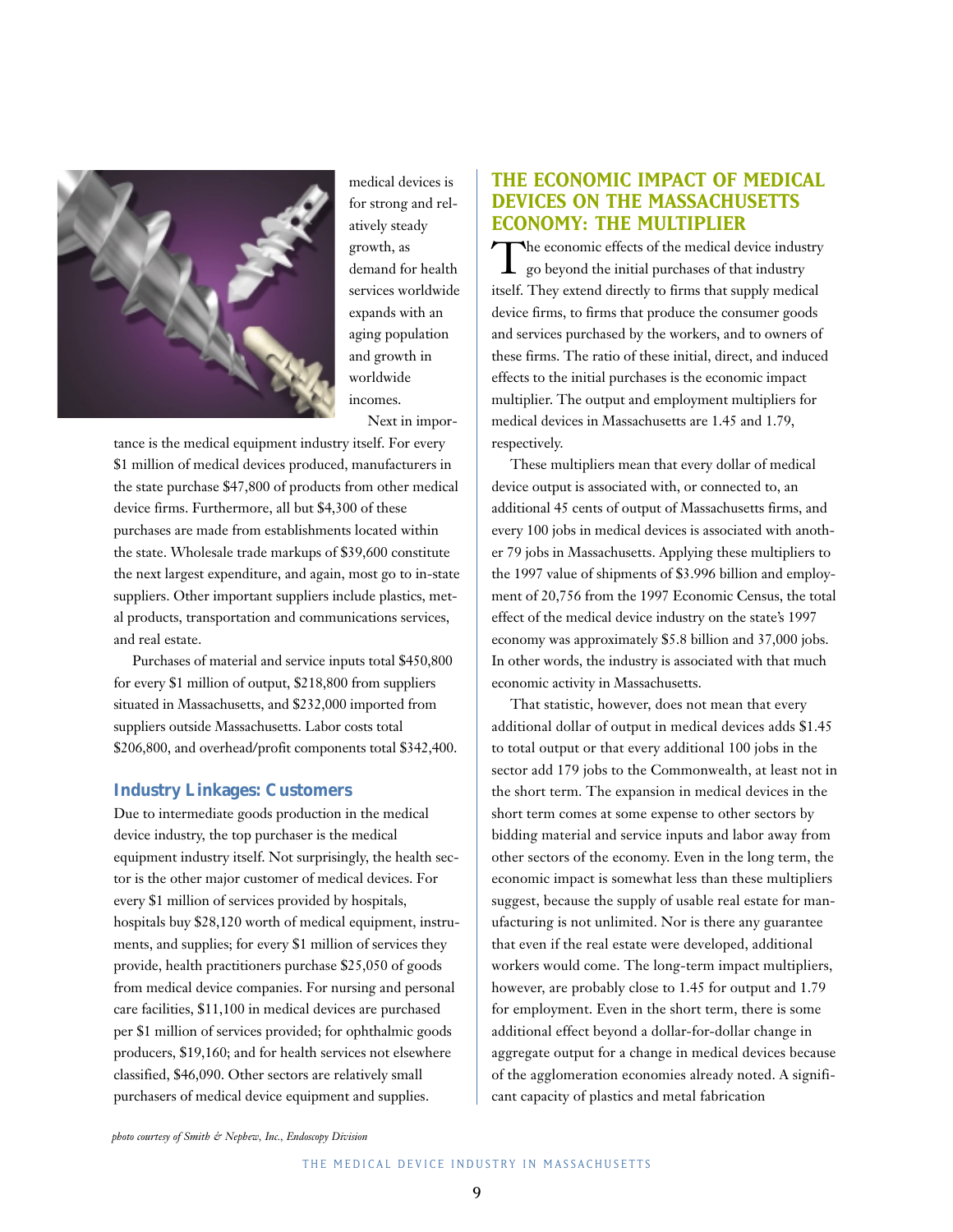manufacturing, for example, would not exist in the Commonwealth in the absence of a medical device industry.

## **CURRENT AND FUTURE TRENDS**

The Commonwealth's medical device industry is<br>growing rapidly. Employment, wages, productivity, and foreign exports in this industry have been growing faster than manufacturing as a whole in Massachusetts, and medical device wages and foreign exports have been growing faster recently in Massachusetts than in the nation.

## **Employment**<sup>8</sup>

Since 1993, medical device employment in Massachusetts has been up and down, but with an upward trend. In 1993 and 1994, there were about 16,000 jobs in the medical device industry. During the national and regional slowdown in 1995, employment declined to 15,500. In 1997, employment rose sharply and has since been in the 17,000 to 17,500 range. The strength of the industry is

apparent when compared with overall trends in Massachusetts manufacturing employment.

In 1997, aggregate manufacturing employment rose, but it rose faster in medical instruments. Between January 1997 and June 1998, the date of the most recent peak in statewide manufacturing employment, total manufacturing jobs expanded by 2.4 percent, whereas medical device jobs increased 9.1 percent. Then the effects of the Asian financial crisis were felt. Statewide manufacturing employment fell sharply through June 1999 and has remained roughly level since then. In June 2000, overall manufacturing employment was 2.9 percent below its June 1998 peak. The fall in medical device employment, however, was less severe. As of June 2000, employment was only 1.8 percent lower than in June 1998.

Medical device employment trends in Massachusetts and in the United States were similar from 1997 to 1999. Annual average employment grew by 2.6 percent in Massachusetts and by 3.0 percent in the nation as a whole.



## **Wages and Implied Productivity**<sup>9</sup>

Employment trends are perhaps the most publicly visible signs of trends in the size of the sector, but they are not the most important. Given productivity growth, even declining employment may be associated with substantial increases in output and earnings generated by that employment. Although there are no reliable data on annual output or productivity measures for medical devices, data are available on a regular basis for wages. Since 1993, total wages paid in Massachusetts medical devices grew every year, rising from \$624.8 million in 1993 to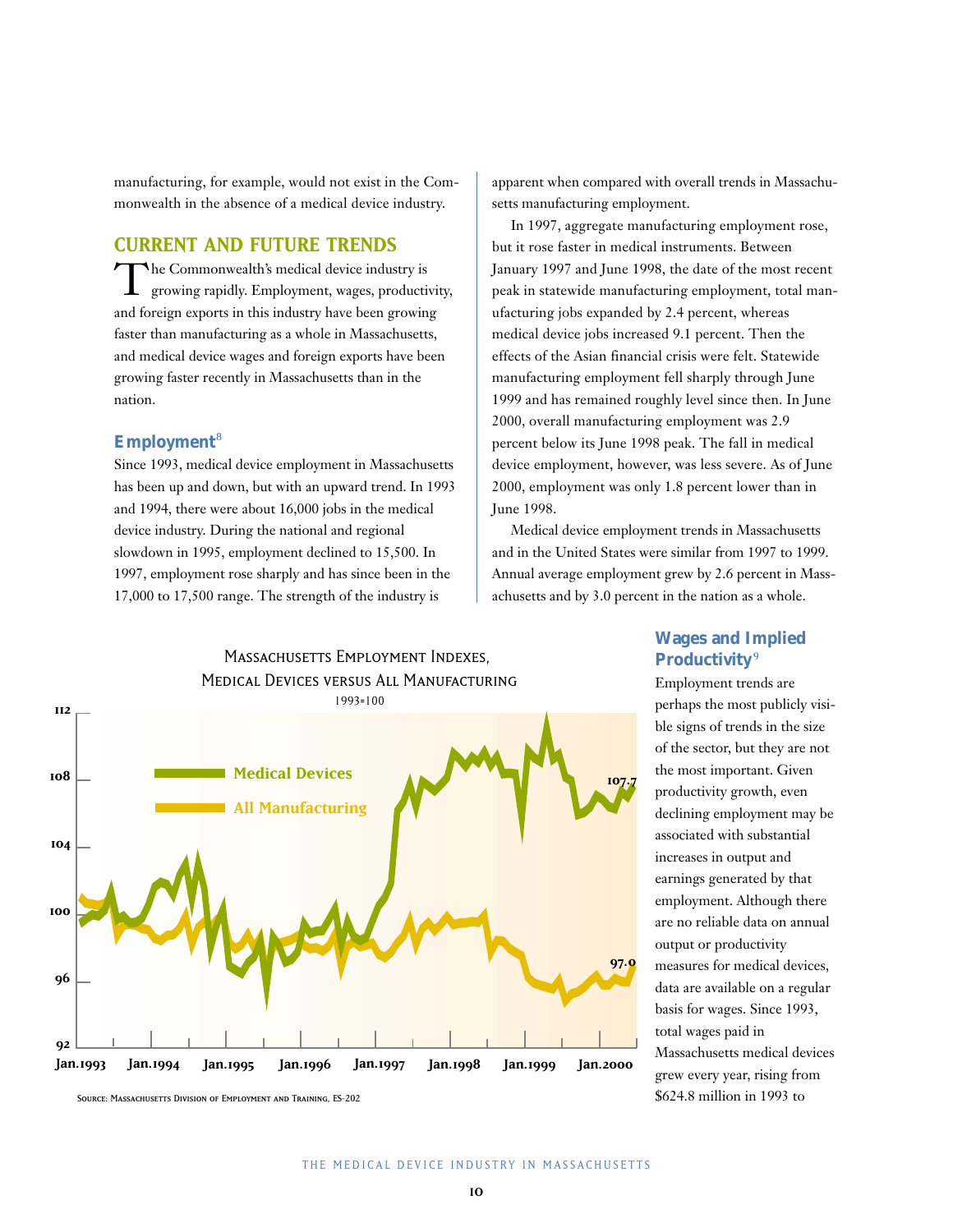\$1,096.5 million in 1999, a 75 percent increase. This growth reflects both increased employment and increased productivity. Because relationships between wages, value added, and output tend to change very slowly over time, this measure is a good proxy for the growth in output during this time. The best proxy for productivity growth available from these data is obtained from the trend in total wages per worker. Average annual wages rose from \$39,300 per worker in 1993 to \$63,500 per worker in 1999, an annual average growth of 8.3 percent. From 1993 to 1999, average annual wages per worker in all Massachusetts manufacturing grew at the slower annual average rate of 5.6 percent by year, suggesting that productivity in medical devices grew faster than in manufacturing as a whole.

From 1997 to 1999, wages per worker in medical devices rose faster in Massachusetts than in the United

## Exports to Foreign Countries, Indexes of Growth0 1992=100



States as a whole, at an annual average rate of 12.6 percent versus 6.7 percent, suggesting that productivity growth in Massachusetts may have been higher than in the nation.

#### **Exports**

In Massachusetts, the growth in medical device exports to foreign countries has been rapid. Europe has been the chief destination of exports, with demand driven by high incomes relative to most of the rest of the world, but growth in East Asia is accelerating from a much smaller per capita base. As incomes rise in East Asia, the market should expand dramatically.

Medical device exports to foreign countries from Massachusetts manufacturers grew by 42 percent from 1992 to 1997 and then exploded, growing by 69 percent from 1997 to 1999 (U.S. Department of Commerce, 2000b). This 140 percent growth in exports from 1992 to 1998 far

> exceeded medical device export growth from the nation as a whole over the same period (79 percent) and growth of total Massachusetts merchandise exports over the same period (54 percent).

## **Trends in Products, Markets, and Technology**<sup>10</sup>

Many trends in medical device applications and demographics favor continued growth of the industry. Some of these trends—for example, the increasing importance of electronics; the confluence of devices, pharmaceuticals, and biotechnology; and the development of new treatments in such areas as the central nervous system—are especially suited to the state's strengths relative to other regions of the country. These trends bode well for Massachusetts emerging as the dominant player in the medical device industry in the coming decades.

The following illustrate the range of trends in products, markets, and technologies in the medical device sector:  $\blacktriangleright$  The aging of the baby boom generation should increase demand for med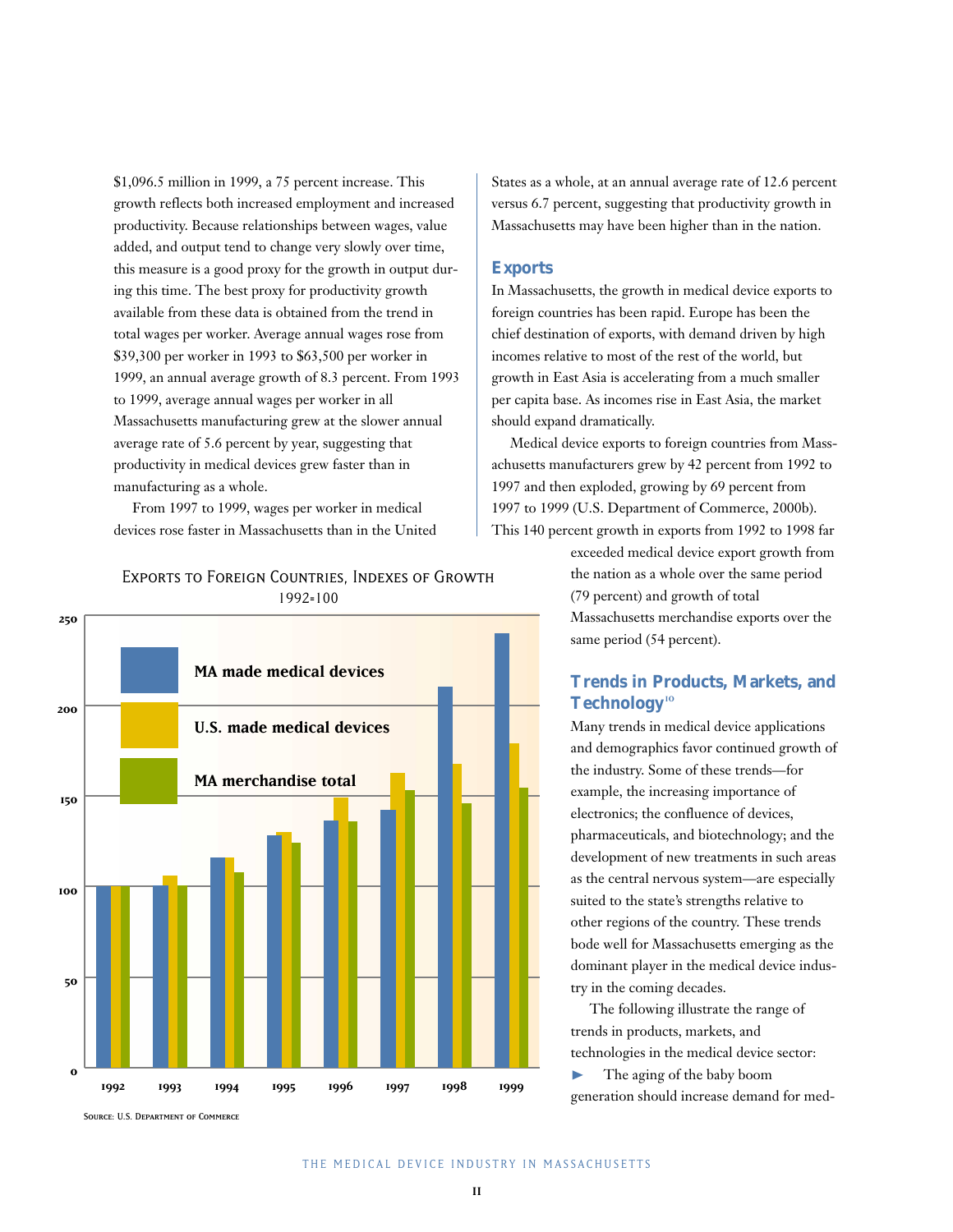ical procedures that use medical devices. The boost in demand will be supported by the sheer number of older Americans, their willingness to spend on health services, and their wealth to support such spending.

- ❿ Worldwide growth in economic output and per capita incomes will support increased demand for medical devices, because per capita expenditures on health services should rise with per capita income. This increase in demand favors medical devices made in the United States, because the U.S. Food and Drug Administration (FDA) approval process is widely viewed as the gold standard in establishing a product's safety and effectiveness. These trends are becoming evident in export growth to Europe and (even more) rapidly rising exports to Asia.
- $\triangleright$  With the aid of medical devices, the trend in surgery is for faster and less invasive procedures that result in less trauma, fewer complications, and shorter recovery times. Thus, efficiency and cost saving in the provision of medical services is tied to increased use and development of medical devices. For example, the typical recovery time for many arthroscopy surgeries has been reduced from five or six weeks to one week.
- $\blacktriangleright$  Medical devices will increasingly be involved in delivering pharmaceutical products. Recent examples of this trend include (1) the coating of stents with medicines that retard the formation of scar tissue around these stents, (2) the development of needles and pumps that regulate the delivery of insulin in diabetes patients, and (3) the use of silicon skin patches to facilitate the delivery of a wide range of pharmaceuticals.
- $\blacktriangleright$  Another related trend is in the composition of products that are implanted or used to attach, stitch, staple, or otherwise fix internal parts of the body. The use of metal and other materials for these products is shifting toward bioabsorbable products and to genomic products that trigger the body to repair itself.
- $\blacktriangleright$  The previous two trends are examples of a more general trend coined "hybrid" technologies. This trend in technology is being mirrored in the industrial organization of the industry, with partnerships between instrument makers and biotechnology firms and,

increasingly, with the formation of hybrid firms through mergers and acquisitions.

- $\blacktriangleright$  The market for cardiology applications continues to grow, but the next big wave is in the neural radiology market. In the 1970s and 1980s, new technology in medical devices focused on the heart; in the early part of the twenty-first century, the focus will be on the brain and central nervous system. Massachusetts should benefit from this trend, especially because MIT has established a new center devoted exclusively to brain research.
- $\triangleright$  Testing for in vitro and other devices is moving closer to the patient. In the past, such devices were used primarily in the lab. Today, they are frequently used at the hospital bedside. In the future, they will be used more frequently in the physician's office and in the patient's home.
- ❿ Reflecting the trend toward direct use by patients, marketing is also increasingly aimed directly at the ultimate consumer. Two examples of devices being marketed directly are home glucose testing devices and defibrillators.
- Electronics are becoming increasingly important. Trends in increased computing power and the smaller size of electronic components are resulting in medical devices that are smaller, mechanically simpler, and therefore more reliable and more powerful in what they can do. This trend plays into one of the state's comparative advantages, because Massachusetts is more concentrated in electromedical equipment than is the nation as a whole.
- ❿ There is more manufacturing of products that are produced in high volume outside Massachusetts and outside the country. This trend is common to all manufacturing, not just medical devices. Such products are at the mature end of the product cycle. Typically, these products have large markets, price competition is fierce (and therefore profit margins are low), the production process is fully developed and standardized, and significant cost savings can be achieved by exploiting low-cost labor. The type of manufacturing that remains—and is growing—in Massachusetts involves high research and development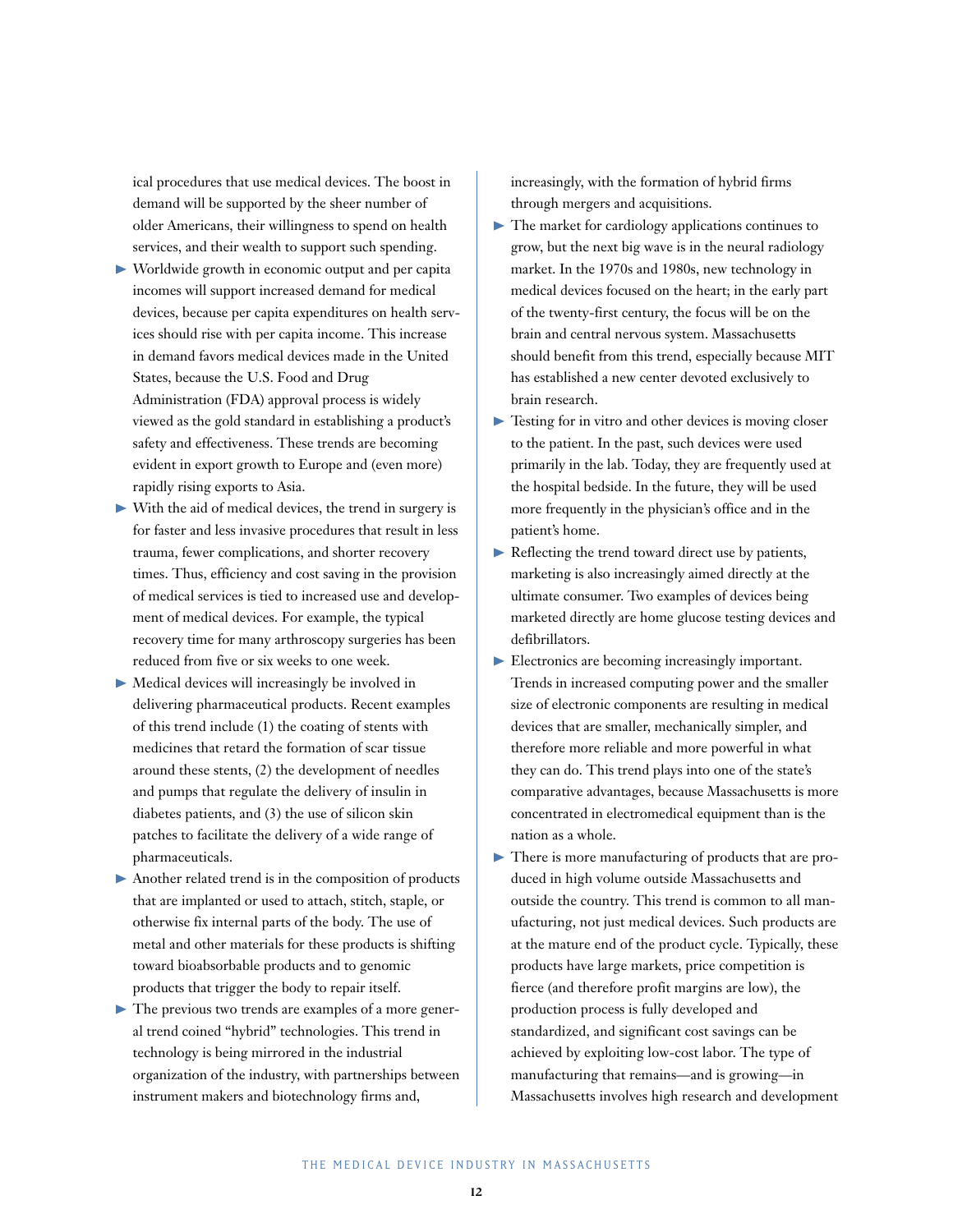expenditures, prototyping, product design, technical support, and large marketing expenditures. These characteristics are typical of products in the beginning stages of the product cycle.

 $\blacktriangleright$  Two other manufacturing trends are (1) an increasing reliance on metal injection molding to replace complex metal parts and (2) new data systems being used not only to track inventories and the manufacturing process but also customers' inventories so that, for example, hospitals can maintain a stock of devices for their physicians more efficiently.

## **VENTURE CAPITAL**

 $\mathbf{B}$ y financing the development of new technologies in start-up firms, venture capital funding plays a crucial role in the growth of the medical device industry. In the four-quarter period ending in the third quarter of 2000, Massachusetts firms received a total of \$314 million in venture capital financing.<sup>11</sup>

The medical device sector competes with other technology-related sectors for venture capital funding, principally information technology (IT) and biotechnology. The total supply of venture capital funds depends in part on investors' perceptions of the likelihood of successful "liquidity events" such as initial public offerings (IPOs) or acquisitions in which investors recoup their initial outlay plus a substantial profit.

Nationally, the medical device industry received 2.3 percent of all venture capital funding in the four-quarter period ending in the third quarter of 2000 (the most recent period for which data are available). The share of all venture capital funds going to medical device companies is roughly equivalent to that received by biotechnology firms, but well below that received by firms in the IT sector. The relative unattractiveness of medical device companies compared with IT is largely due to the longer time to a liquidity event, especially an IPO outcome, because FDA approval to market a device and Health Care and Financing Administration (HCFA) reimbursement approval needed to make the device profitable are time-consuming processes. The time to profitability of IT ventures is perceived to be much shorter. Medical devices, however, compares favorably with biotechnology

A 510(k) device can usually be brought to market quickly, without the need for clinical trials. (See discussion on FDA regulation, page 15.)

on this score, especially if a device can be registered with the FDA as a 510(k) device.

The competition of venture capital funds is also affected by the size of the expected return and the risk of a return. By their nature, venture capital investments are risky. The expectation is that many, if not most, ventures will fail to be profitable, but those that are will be profitable enough to compensate for failed ventures. Relative to biotechnology, medical devices are perceived to be less risky, but successes are perceived to be less profitable. The risk advantage derives from the small probability, in pharmaceuticals, of discovering a safe and effective drug relative to the probability, in medical devices, of developing a safe and effective instrument. On the other hand, the payoff to a successful drug is enormous relative to the payoff to a successful device, because once the drug or device is approved for marketing, the marginal costs of producing a drug are typically very small relative to those of producing a medical device.

Massachusetts receives roughly 10 percent of the total supply of venture capital funds for medical devices in the United States, although the amount can vary markedly in the short run. For the four-quarter period ending in the third quarter of 2000, the state received 19.5 percent of all U.S. venture capital funding for medical devices. That figure, however, is inflated by the remarkably successful first quarter of 2000, when Massachusetts medical device companies received \$163.3 million, nearly half of the U.S. total. In the next two quarters, Massachusetts companies received \$30.9 million and \$46.2 million, representing 9.2 percent and 8.7 percent of the U.S. total.

In the amount of venture capital funding it receives, how does Massachusetts fare relative to other areas? In terms of the share of national venture capital financing, the state does well. Its share of national venture capital funding for medical devices, roughly 10 percent, exceeds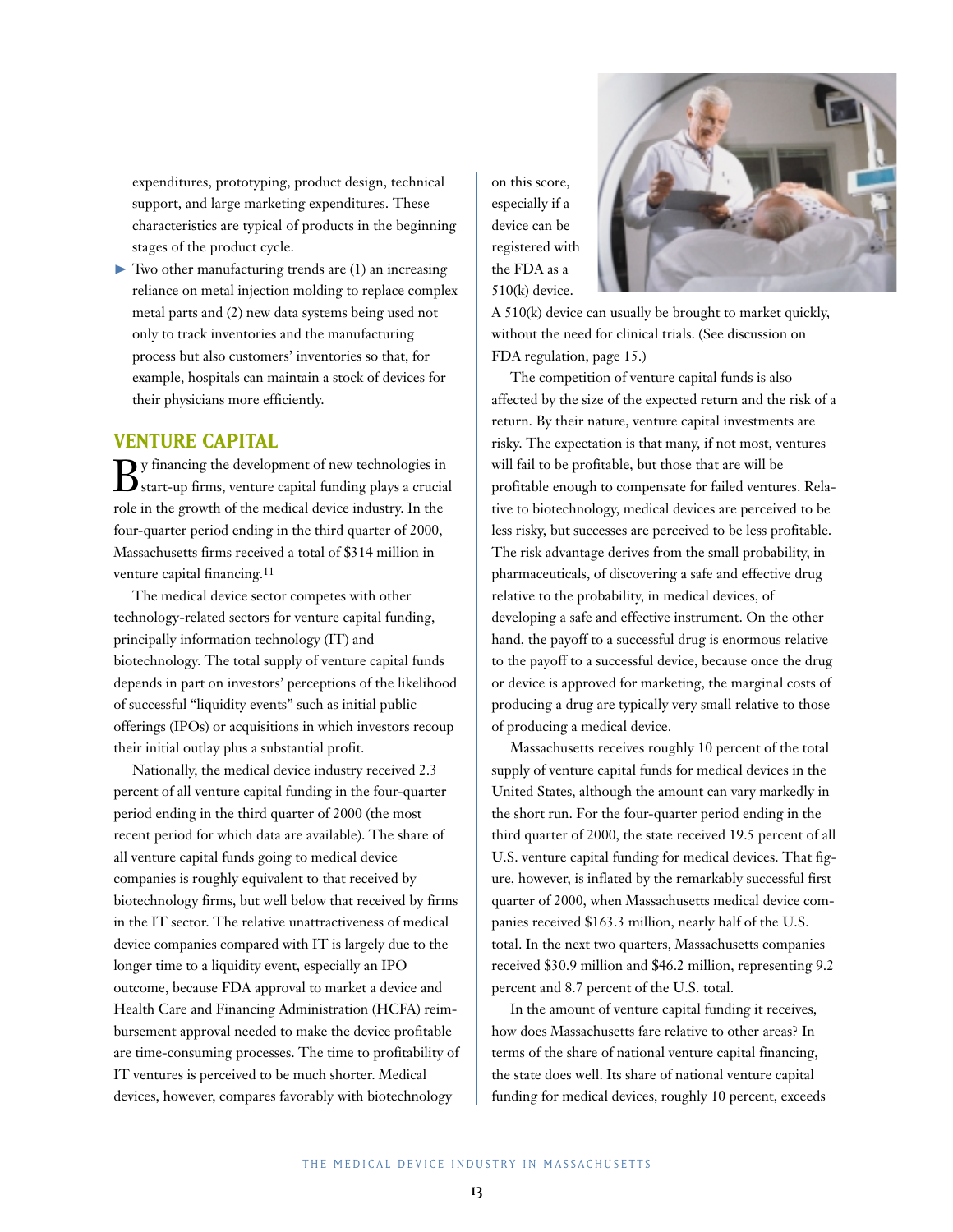what would be expected based on medical device industry measures, such as the share of national shipments, value added, or employment, which is approximately 6 to 7 percent. On the other hand, venture capital funding is concentrated in a handful of regions, including Silicon Valley, New England, San Diego, the Midwest, and the Southeast. Although New England and Massachusetts typically rank second or third, Massachusetts falls far behind Silicon Valley in the share of funds it receives.

## **THE ROLE OF HOSPITALS AND UNIVERSITIES<sup>12</sup>**

Teaching hospitals and universities play an arguably more important role in the growth of the medical device sector than venture capital does. More research is done in these institutions than in private industry, often resulting in the licensing of technology to medical device firms and occasionally in the formation of start-up companies or joint ventures with existing companies. Massachusetts hospitals and universities license and form ventures with companies around the world, but roughly 30 to 40 percent of the deals are with in-state partners.

Although aggregate figures for the effect on the medical device industry are not available, the order of

Universities attribute the rapid growth in the licensing of sponsored research to the Bayh-Dole Act, passed in the 1980s. This legislation allows universities to own the intellectual property created by faculty and research personnel.

magnitude can be inferred from a couple of examples. The University of Massachusetts receives approximately \$200 million in research money annually, more than half of which goes to the UMass Medical Center. The university's Office of Commercial Ventures and Intellectual Property had license revenues of \$4 million to \$5 million in 2000, and such revenues have

been rising at double-digit rates since the office was started in 1995. Roughly three-quarters of these revenues are medical related, and somewhat more than 10 percent are due directly to medical devices.

Universities attribute the rapid growth in the licensing of sponsored research to the Bayh-Dole Act, passed in the 1980s. This legislation allows universities to own the intellectual property created by faculty and research personnel. Other countries are beginning to emulate this model, an indication of the policy's success in increasing the volume of university-sponsored research.

In another example, Massachusetts General Hospital does \$250 million in research annually, with a significant portion related to medical device research in lasers, imaging devices such as MRIs, and other radiology applications. Much of this research is performed in the hospital's Center for Minimally Invasive Technologies. Medical device–related licensing revenues are running at about \$2 million per year. The role of such research in other teaching hospitals is similar, although the scale is less than at Mass General or Brigham and Women's, which rank first and second, respectively, in the volume of research performed by Massachusetts hospitals.

### **GOVERNMENT REGULATION**

 $\displaystyle{\mathop{M}}$ edical device manufacturers are subject to $\displaystyle{\mathop{M}}$ regulation from two federal government regulatory bodies, the FDA and the HCFA. These two agencies effectively control whether or not a device may be marketed and, if so, whether or not it will be profitable. The FDA requires that a device be proven to be both safe and effective. Before allowing a device to be reimbursable under federal health programs, including Medicare and Medicaid, the HCFA conducts an additional assessment of effectiveness and requires the device be cost effective.

#### **The Food and Drug Administration (FDA)**

Prior to 1976, there was little regulation of medical devices, and new device could be brought to the market rapidly. In May 1976, the FDA promulgated regulations that classified any product currently on the market as a class I, II, or III device. Class I and class II devices were assumed to be safe and effective. Class III devices might require some data in the future to demonstrate safety and effectiveness. Devices in all three classes are called "old" devices.

In 1990, following several years of negotiation in Congress, the Safe Medical Devices Act (SMDA) was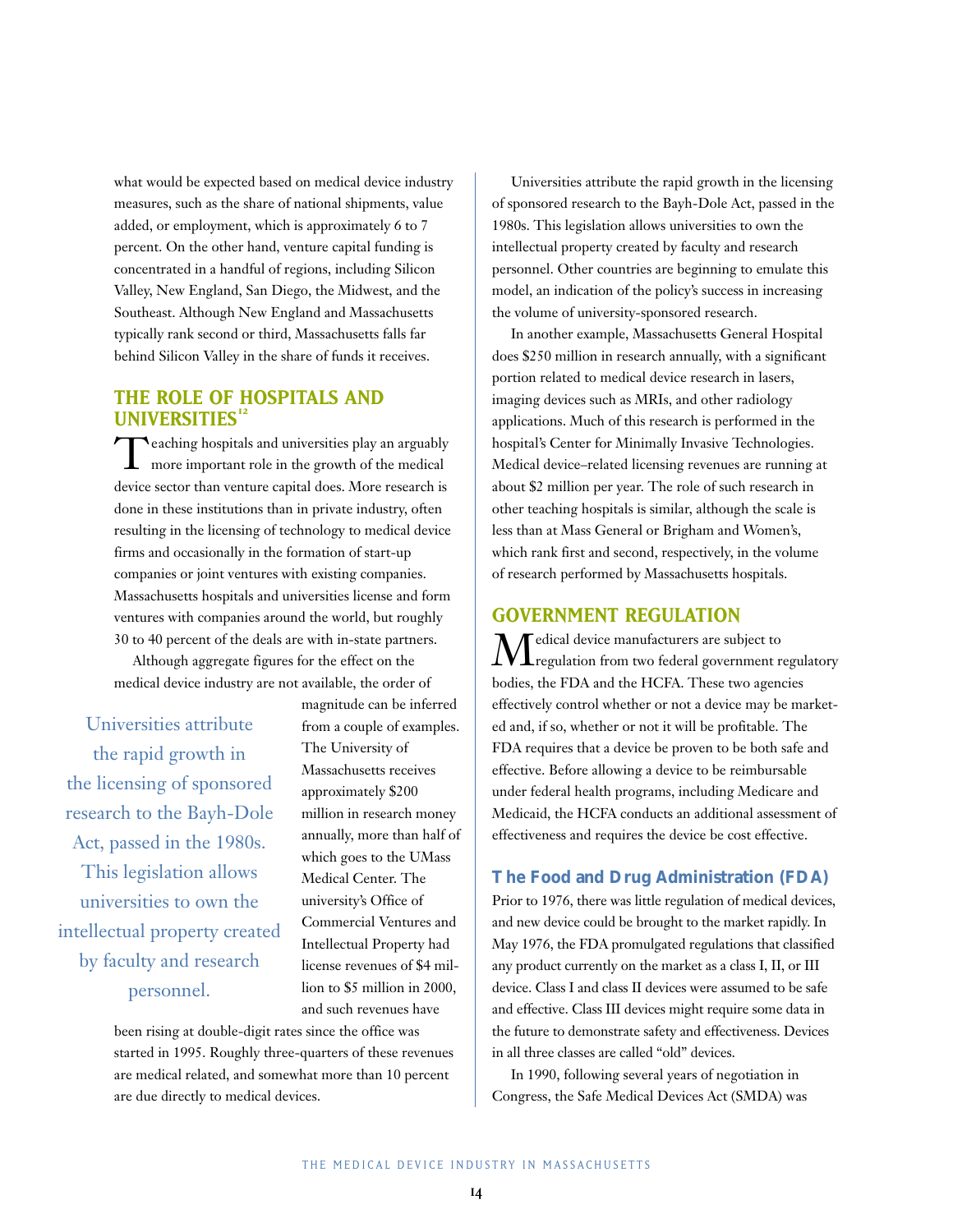passed, which dramatically increased the federal government's role in regulating the introduction of new devices to the market. At the time, the industry was concerned that the regulations were too complex, that the FDA was understaffed, and that the FDA would not be able to apply the regulations consistently (Olsen, 1993).

Today, when a company wants to bring a new device to the market, it must notify the FDA 90 days prior to marketing. The FDA then determines whether or not the device is new or if it can be considered substantially equivalent to an "old" device.

#### **510(k) Submissions**

If the claim is that a device is substantially equivalent to an "old" one, the FDA may require a demonstration of that equivalence. Applications claiming equivalence to an old device are called 510(k) submissions. If a company needs to demonstrate equivalence to an old device, data on clinical human experience are filed in compliance with investigational device exemption (IDE) regulations for investigations performed in the United States. A company must wait for the FDA to issue an order finding substantial equivalence before it can put its device on the market. This route to the market is relatively short, even for most class III devices, unless the FDA calls for safety and effectiveness data for that device.

#### **Premarket Approval Submissions**

If the device is new and is not substantially equivalent to an existing product, or if the device is a class III device and the FDA requires a safety and effectiveness demonstration, the company must file a premarket approval (PMA) application. Generally, the company must conduct clinical trials (that comply with IDE regulations if that trial is conducted in the United States). The FDA will approve the PMA application if it is reasonably assured that the device is safe and effective for its intended purpose.

The FDA has wide latitude in its requirements. Almost all PMA routes to bringing a product to market require a clinical study. In recent years, the agency has become more inclined to require randomized control designs, which have resulted in larger clinical trials, more followup time, and a longer demonstration period. The FDA can also ban certain medical devices or intervene in the market to restrain use of medical devices it later finds to pose unreasonable risks to the public health.

#### **Industry's Perception of FDA Regulation**<sup>13</sup>

During the first five or so years of the SMDA, the relationship between the FDA and the medical device industry was adversarial. Since about a year prior to passage of the FDA Modernization Act (FDAMA) and under the new leadership of Dr. Jane Henney, head of the FDA, and Dr. David Feigel, the new director of the Center of Device and Radiological Health (CDRH), the center with whom the devices industry deals, the industry's perception of the FDA has improved markedly. Today the FDA seems open to suggestions from the industry and willing to work with them. It is now easier to use the 510(k) route to bring a device to market, substantially reducing the wait.

Medical device manufacturers agree with the goals of the FDA to provide the public assurance that devices will be safe and effective. The regulatory structure, however, lengthens the product development cycle for "new" products by several years. This process encourages the development of products that can pass as "old" under existing guidelines. Ultimately, that strategy may not be in the best interests of the public, because the opportunity cost of that route is to forgo work on a device that could radically improve the treatment of some disease.

## **Health Care and Financing Administration (HCFA)**

Until about 1995, the major issues involved product approval from the FDA; now the big issue is getting paid for products. Almost all medical devices are marketed to hospitals, doctors, and other health care providers, who are reimbursed by third-party payers, primarily Medicare or Medicaid programs, managed health care providers, and private insurers. These third-party payers add a third criterion for marketability over and above the safety and effectiveness criteria of the FDA: cost effectiveness. In the cost-containment environment that has prevailed since the tightening of Medicare regulations in the 1997 Balanced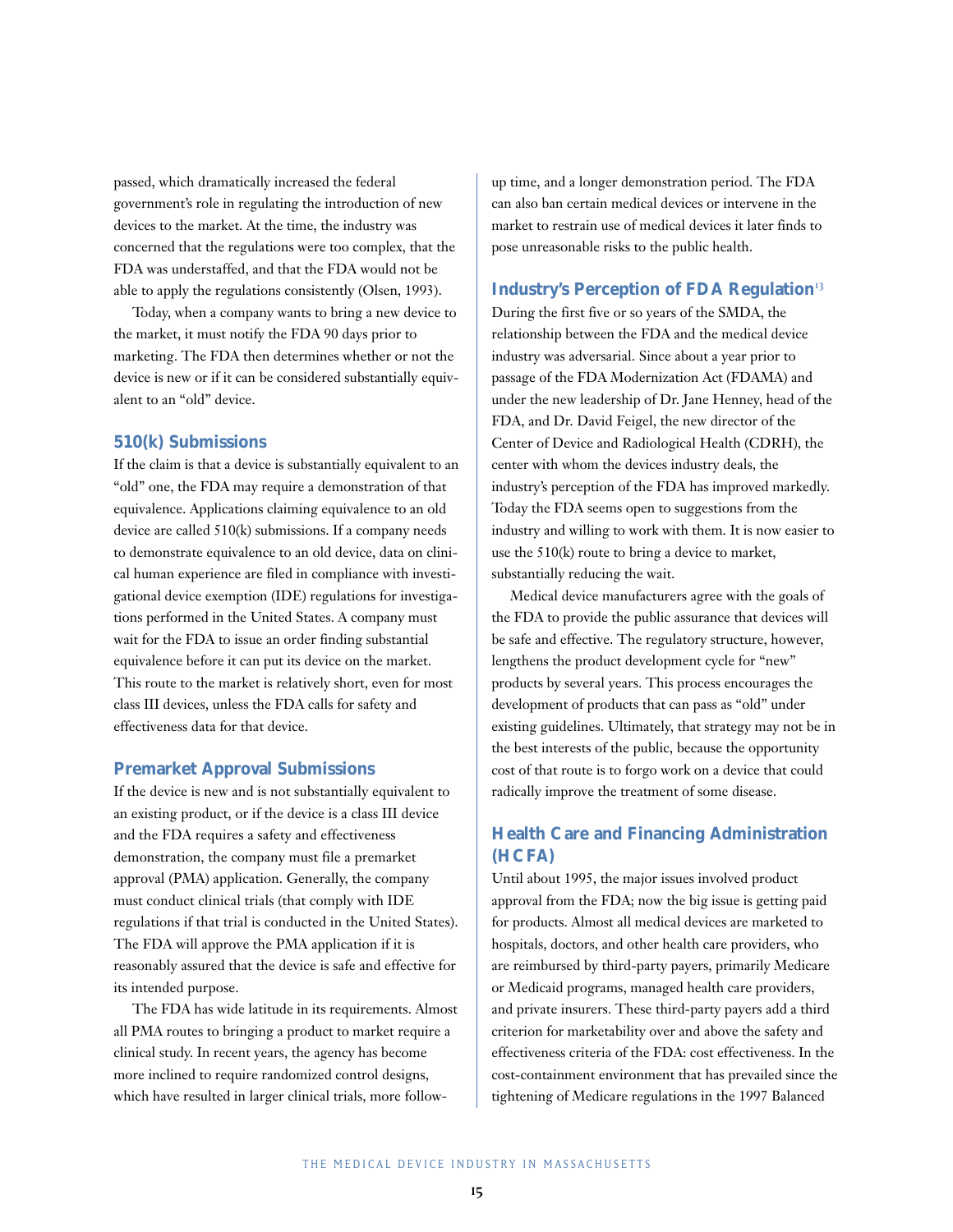

Budget Act, the medical device industry perceives an increasingly difficult time in getting approval for reimbursement.

Because of Medicare's predominant role in insuring the vast majority of patients who ultimately receive the services of medical devices, the HCFA plays a paramount role in

reimbursement. Private payers usually follow the lead of the HCFA in determining whether or not to approve reimbursement for a device's use.

#### **Industry's Perception of HCFA Regulation**<sup>14</sup>

The HCFA is perceived to view technology as a driver of costs rather than a saver of costs. The HCFA's approach to reimbursement coding and classification has been a deep, dark secret. It has also been characterized as a black box. In some cases, due to cumbersome coverage, coding, and payment procedures, the HCFA's reimbursement processes delay the introduction of new medical products from two to five years.

A new procedure that uses a new device may cost more in the short run but save money in the long run because it is more effective, has fewer side effects, has faster recovery times, or requires fewer health care services in the future than what is available today. The HCFA, however, fails to take these long-run savings into account when considering cost effectiveness. Part of the problem is that efficacy review and financial review take place in two different offices within the HCFA, and these offices do not communicate effectively with one another.

The medical device community seems satisfied with the efforts of the Commonwealth's congressional delegation in addressing the problems of federal regulation. Senator Edward M. Kennedy was particularly instrumental in the passage of the FDAMA.

One welcome development has been the recent implementation of a policy that allows reimbursement for clinical trial costs equal to what costs would have been reimbursed had the patient not been in the clinical trial. This new policy substantially reduces the costs of clinical trials.

## **POLICY CONSIDERATIONS**

The following policy recommendations were<br>suggested by industry executives or are more or less logical implications of their suggestions. Most of these recommendations deal with state policy; the main federal policy issues, involving the FDA and the HCFA, were discussed earlier.

- ❿ **Promote Massachusetts as a place for high-tech precision manufacturing, such as the manufacture of medical devices.** Other states promote their products. There is a need to offset the lingering perception that Massachusetts is not friendly toward business. It is also not widely known that in some areas of the state, the cost of doing business is competitive with alternative desirable locations in the South and West.
- ❿ **Develop a formal liaison between the industry and the state's legislative and executive branches.** Such a relationship could provide a conduit of information between the medical device community and the government to inform the Commonwealth's policy makers about issues pertinent to the industry's health and competitiveness relative to other states. For example, how do tax provisions that affect the industry, such as the research and development and investment tax credits, compare with those of Minnesota, California, Connecticut, Illinois, Utah, and so on?
- ❿ **Improve the quality of K–12 education and the community college system.** Massachusetts cannot compete in the production of high-volume standardized "commodities" that rely on low-paid labor to be cost effective. Rather, the state's comparative advantage in manufacturing lies in precision production that requires highly skilled production workers. Such production in turn requires, at a minimum, a good base in mathematics and good communications skills for many production positions and specialized technical training for other positions.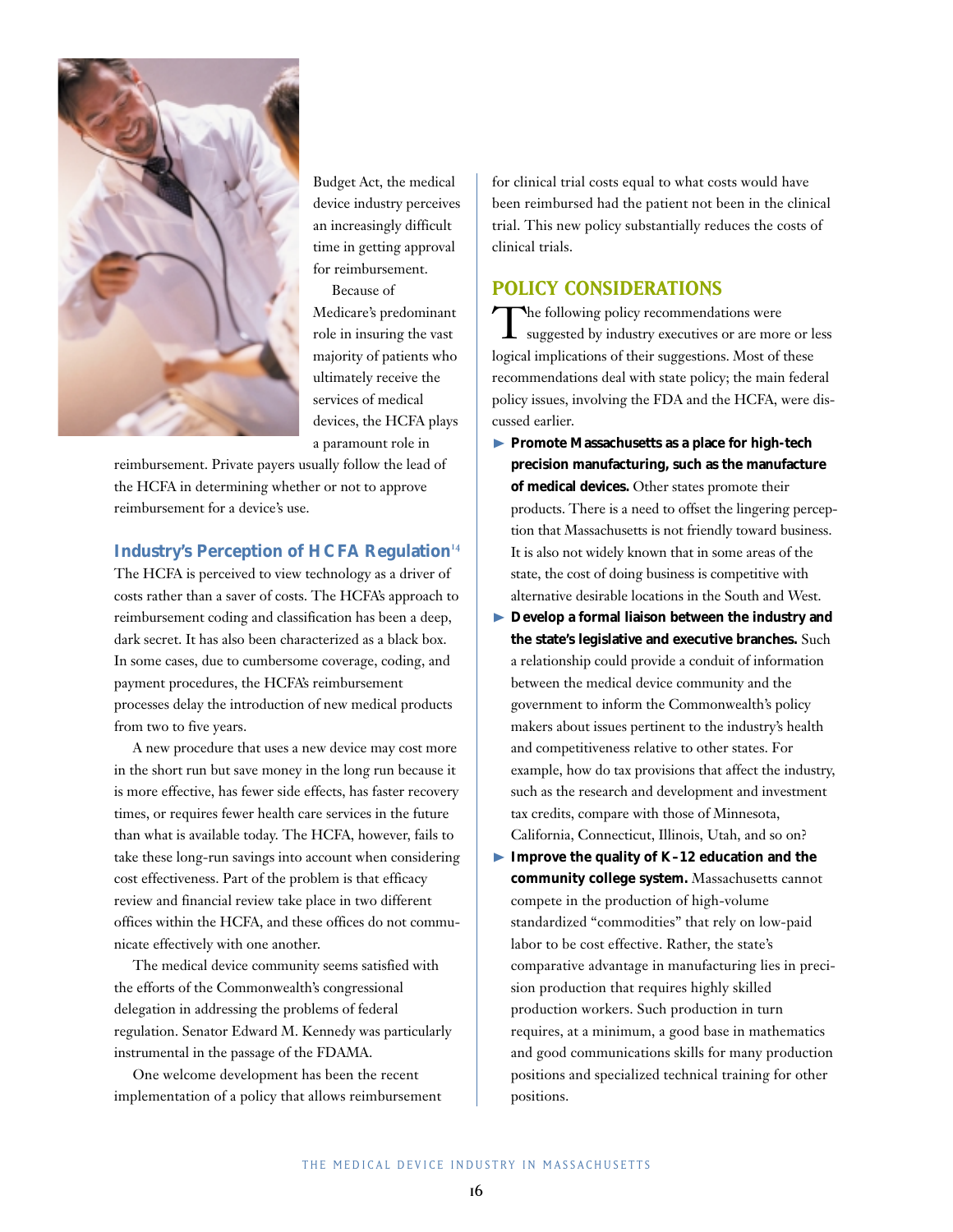- ❿ **Implement more liberal and longer carryover provisions for business tax credits.** Carryover provisions are important for start-ups, which are usually not profitable for five to ten years, especially given the long time to bring new products to market in light of FDA and HCFA hurdles. Under existing tax codes, most carryovers would expire before the firm becomes profitable.
- ❿ **Expand the state's research and development tax credit to expenses involved in prototype manufacturing.** Small contract manufacturers have to do a lot of preliminary manufacturing: prototyping the manufacturing process and making alterations to the product and the way it is produced. Often, the production of thousands of units is needed to determine how to produce the product reliably and cost effectively. These expenditures are like research and development costs, but they are not allowed under the Commonwealth's current research and development tax credit guidelines.
- ❿ **The high cost of living, especially housing, is an obstacle to growth.** The only consolation is that the cost of living in California is also high. Other regions of medical device activity such as Florida, Minneapolis, and Deerfield, Illinois (home to Baxter Healthcare Corporation, one of the nation's largest medical device companies), however, have a much lower cost of living. While not immediately apparent, the high cost of housing in Massachusetts is partially a result of disparities between municipalities in the quality of their public schools. Massachusetts has some excellent public K–12 systems, but the quality of each school system depends on the individual community. Not surprisingly, housing costs in communities with excellent school systems are astronomical. Improvements in the K–12 system can have a positive effect on housing in addition to educational improvement per se. By making more communities attractive to families with children, medical device companies will find it easier to recruit workers from other regions. In addition, it is more likely that such families will stay in Massachusetts rather than move to another region of the country in search of more affordable housing.
- ❿ **Encourage consistent foreign trade regulations.** Obtain transparency and equity for how foreign governments regulate and approve medical devices. Different regulations across countries result in extra expense and time to market. The European Union Device Directive to bring consistency to member countries' approval processes is a helpful approach.
- ❿ **Encourage health care reform.** There are some calls for fundamental reform in health care and the way it is financed through the current insurance and managed care system. Without offering specific solutions, one problem is that the incentive for health care providers is to minimize short-run rather than long-run health care costs because the current provider may not be the insurer in the long run. This problem is exacerbated by a system that is essentially private until age 65, at which time the primary insurer changes to Medicare. Other perceptions are that cost containment has gone too far and that forced reductions in manufacturing costs might affect the "safety and effectiveness" of medical devices.

#### **CONCLUSION**

assachusetts medical devices form the largest part of the state's vibrant medical science sector, which also includes pharmaceuticals and biotechnology. Massachusetts is one of the leading states in the production of medical devices, providing good jobs that employ high-paid scientists, engineers, and production workers. Through its economic links with electronics, metal and plastics manufacturers, hospitals, and financial institutions, the medical device sector comprises an important part of the state's high-technology economic base. The long-term outlook for the sector is one of continued growth, supported by growing worldwide demand for health services, and the state's comparative advantage in the development of new technologies. In order to ensure the future success of the medical device sector—and the state's economy as a whole— Massachusetts public policy should focus on providing quality public education, lowering the cost of living in the state (especially housing costs), promoting Massachusetts as a place to do business, and developing an informationsharing liaison with the industry. §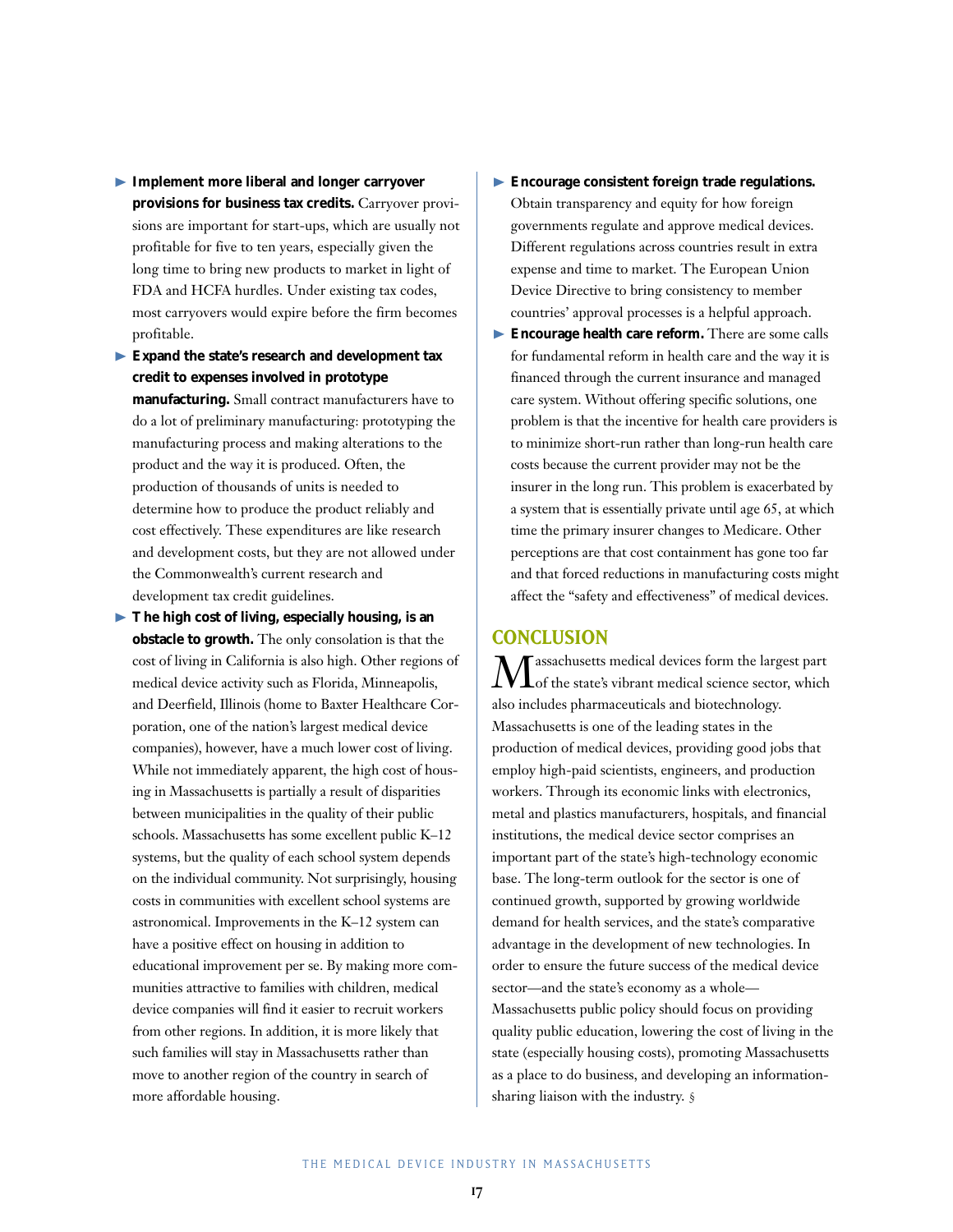### **Endnotes**

- 1 For each criterion, first place was assigned five points, second was assigned four points, and so on through one point for fifth place.
- 2 According to the Regional Economic Models Inc. Massachusetts economic accounts for 1998, exports of the medical device industry (SICs 384 and 385) were estimated to be 1,441 million (\$92) and output was estimated to be 2,784 million (\$92), for an export to output ratio of .5176. Here, exports refer to sales to the rest of the United States and the world.
- 3 A firm's value added represents the increase in market value over the cost of materials that occurs as a result of work done at the establishment. We use production worker hours in the denominator of the productivity measure, rather than total worker hours, for two reasons. First, hours for non-production workers are not available. Second, leaving non-production hours out of the denominator essentially treats non-production workers like capital, which is perhaps a better way to analyze the production technology in medical devices.
- 4 The Economic Census defines production workers as those workers engaged in activities closely associated with production operations at the establishment. Workers excluded from this classification are many, if not most, scientists and engineers engaged in research, development, and product design.
- 5 The source of the information in this section is the March Current Population Survey (CPS) for the years 1995 to 1999 (U.S. Department of Commerce, 1995–1999). The basic monthly survey is the source of the official national and state resident employment series and is the primary source of the official unemployment rate. The basic monthly survey includes, for each sample individual, information on gender, age, race, and educational attainment. In March of each year, the U.S. Census Bureau asks a set of supplementary questions of each sample individual. These questions ask about the person's income in the prior year by source of income; employment experience in the prior year, including weeks and hours worked; and the industry and occupation of the individual's "major" employer, the employer for whom the person worked the longest in the prior year. The CPS definition of medical devices includes the Standard Industrial Codes (SICs) 384, 385, and 3827 (optical instruments and lenses). This last sector is relatively small, so the CPS definition is close to the sector definition of this study. Unfortunately, the sample sizes are too small to estimate demographic characteristics for Massachusetts medical device workers, so the data are limited to a description of all U.S. medical device workers. Even so, to get a large enough sample for statistical reliability, the analysis here is based on a pooled sample of the last five March CPSs. The sample of 961 medical device workers gives a picture of the workforce for this sector for the calendar years 1994–1998. These workers are compared with the CPS-derived characteristics of manufacturing workers, and of all workers, for the same period. The CPS provides weights to inflate the sample to population totals. The tabulations given use these weights, divided by five, so that totals represent average U.S. population totals for 1994–1998.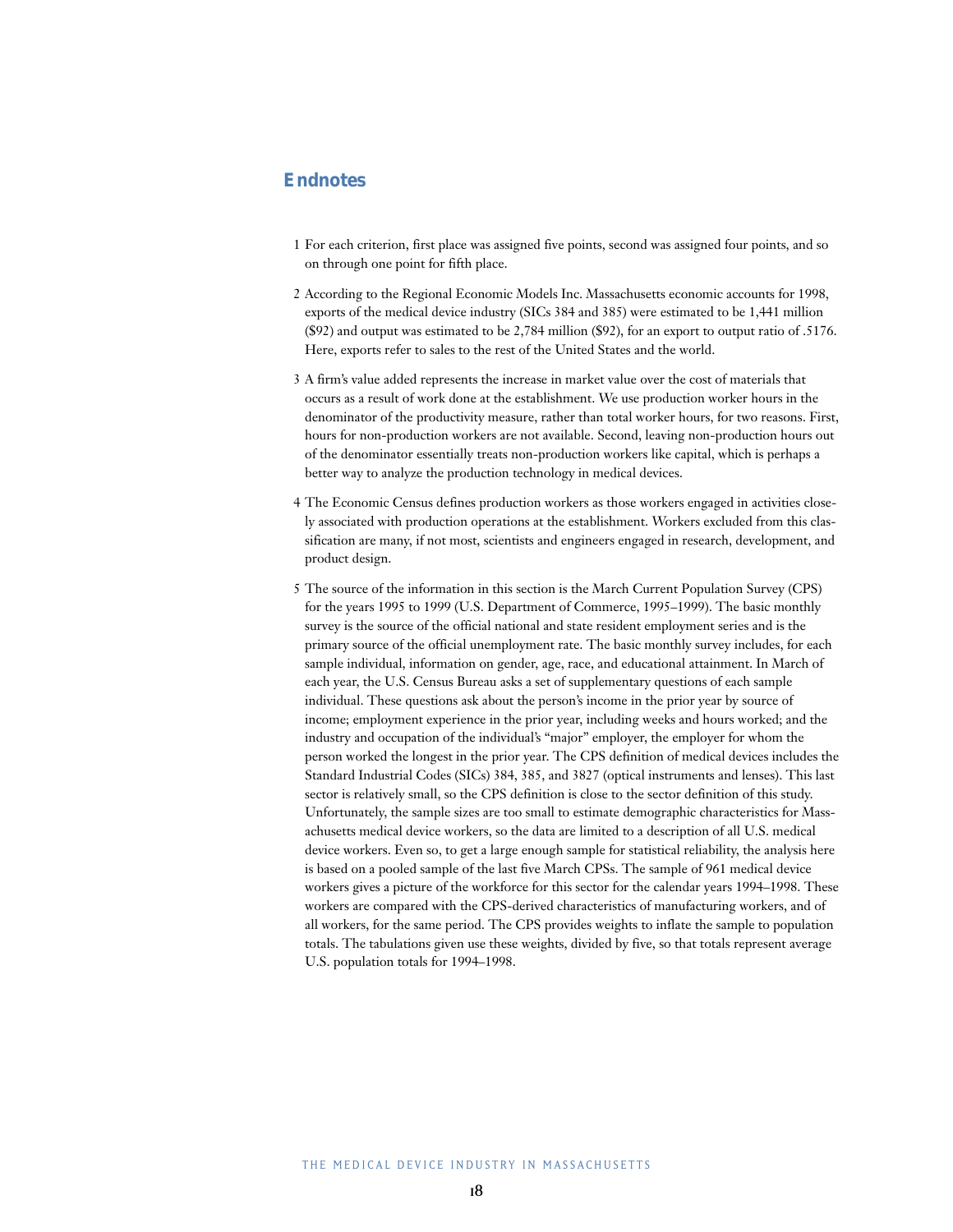- 6 Annual wages are calculated as follows. For each sample individual, the CPS reports earnings in the prior year from the primary employer (i.e., the employer for whom the individual worked the longest in the prior year) as well as weeks worked last year and number of employers in the prior year. (If the person worked for more than one employer at the same time, only one employer is counted.) For purposes of calculating annual wages, the sample was restricted to those individuals who worked for a single employer in the prior year. Annual earnings were calculated as earnings received from the primary employer divided by weeks worked times 52.
- 7 The source of information for this section is from Regional Economic Models Inc.'s regional model for Massachusetts (Regional Economic Models Inc., 2000).
- 8 The sources of information for this section are the state and national data from the "covered" payroll employment series, ES-202 (Division of Employment and Training, 1993–2001, and the U.S. Bureau of Labor Statistics, 2001). The ES-202 provides a time series of employment and wages from 1993 to 1999 for Massachusetts and from 1997 to 1999 for the United States as a whole for the medical device sector defined as SICs 384 and 385. Employment for the medical device sector as measured by the ES-202 is different from that as measured by the 1997 Economic Census, because these two sources use different classification systems for coding industries. The SIC system used for ES-202 data is in the process of being replaced by the new NAICS system, which was used for the 1997 Economic Census.
- 9 The sources of information for this section are Division of Employment and Training, 1993–2001, and the U.S. Bureau of Labor Statistics, 2001.
- 10 The sources of information for this section are interviews with executives from medical device companies or related businesses.
- 11 The data on venture capital in this section are from PriceWaterhouseCoopers's quarterly surveys on venture capital investments (PriceWaterhouseCoopers, 2000).
- 12 The sources of information for this section are interviews with executives from medical device companies or related businesses.
- 13 The views expressed in this section are those of executives of medical device and related businesses who were interviewed by the author.
- 14 The views expressed in this section are those of executives of medical device and related businesses who were interviewed by the author.